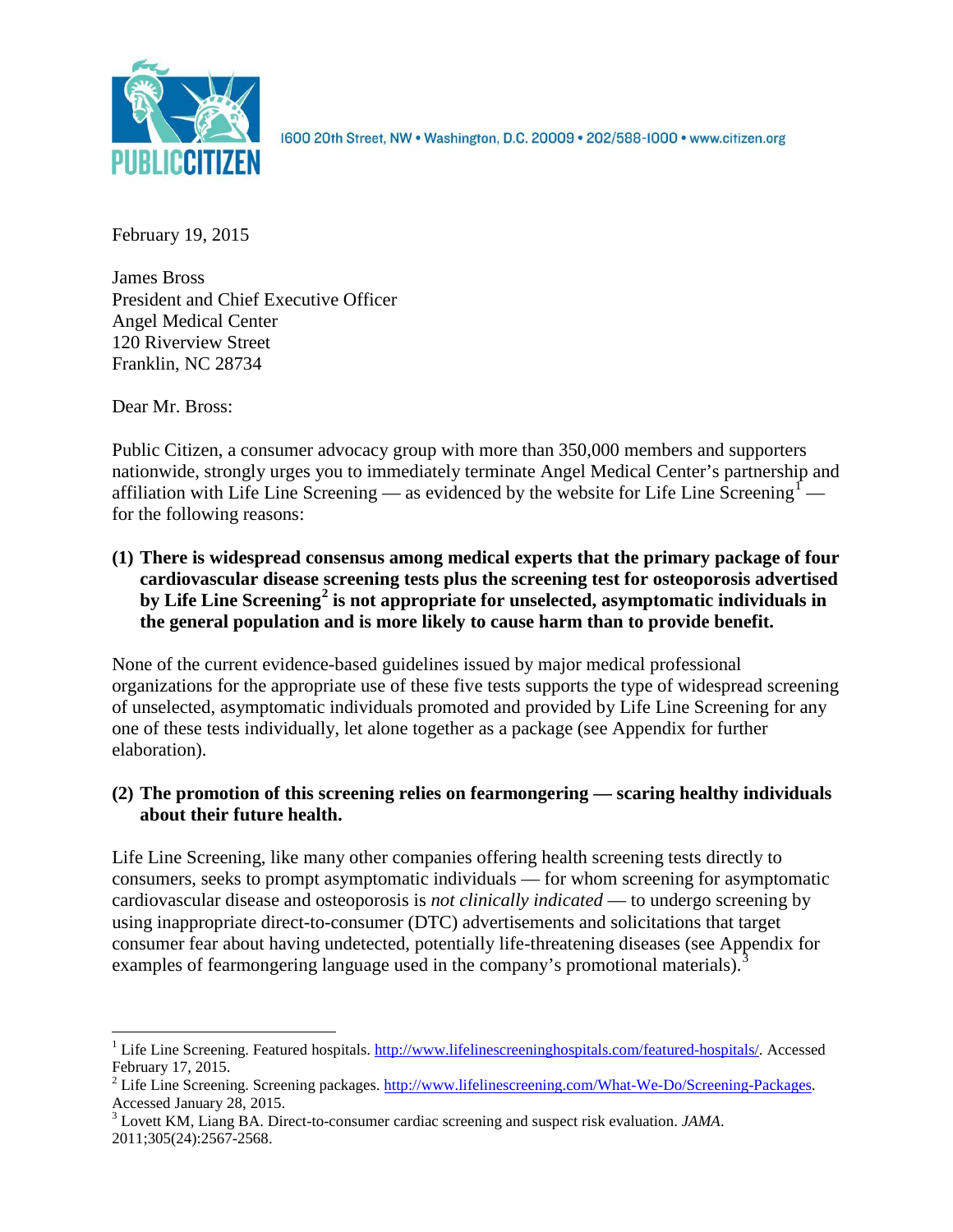## **(3) For many people, false-positive test results from this screening can lead to unfounded anxiety and additional unnecessary, risky, and costly diagnostic procedures and treatment interventions.**[4](#page-1-0),[5](#page-1-1)

Because this screening is performed broadly on *unselected, predominantly asymptomatic populations* (i.e., those not at significant risk), many people will have false**-**positive test results. False-positive results can cause unfounded anxiety and lead to additional diagnostic procedures and treatments, exposing screened individuals to additional risk of physical harm without providing offsetting benefits.

In addition to physical and psychological harms, false-positive results from medically inappropriate screening tests also cause financial harms to the people screened and to others. Unnecessary costs are borne *directly* by the screened patients/consumers for the initial screening and for some of the unnecessary follow-up testing and treatment interventions. Additionally, *indirect* cost to the broader insured population results from insurance companies passing on the costs of superfluous follow-up testing and treatment via increased premiums.

## **(4) Screening unselected, asymptomatic people will lead to** *overdiagnosis***, which occurs when individuals are diagnosed with conditions that will never cause symptoms or death.**

Some individuals undergoing inappropriate screening will have certain true-positive abnormal results, leading to the diagnosis of conditions that will never cause symptoms or death, a problem known as overdiagnosis.<sup>[6](#page-1-2)</sup> As with false-positive test results, overdiagnosis leads to unnecessary anxiety and unnecessary medical interventions. For example, imaging tests, such as the ultrasound cardiovascular disease screening tests offered by Life Line Screening, can detect abnormalities that for many people are minor and not destined to ever progress enough to cause symptoms or death; these people cannot benefit from treatment. In fact, they can only be harmed. When healthy people are systematically encouraged to get screened, overdiagnosis and the problems caused by it are made worse.<sup>[7](#page-1-3)</sup>

# **(5) The promotion and provision of this screening is** *unethical***.**

First, it is exploitative for Life Line Screening to profit from the promotion of medically nonbeneficial testing through the use of misleading advertisements and solicitations that play on people's fear. Second, this screening violates the ethical principles of beneficence (the duty to promote good and act in the best interest of the patient and the health of society) and nonmaleficence (the duty to do no harm to patients).<sup>[8](#page-1-4),[9](#page-1-5)</sup> Finally, direct-to-consumer promotional

<span id="page-1-4"></span>2012;157(10):747-748.

<span id="page-1-5"></span><span id="page-1-0"></span><sup>4</sup> Lovett KM, Liang BA. Direct-to-consumer cardiac screening and suspect risk evaluation. *JAMA*.

<span id="page-1-1"></span><sup>2011;305(24):2567-2568.</sup> <sup>5</sup> Perry S. Buyer beware on 'direct-to-consumer' health screenings. March 21, 2012. *MinnPost.*  [http://www.minnpost.com/second-opinion/2012/03/buyer-beware-direct-consumer-health-screenings.](http://www.minnpost.com/second-opinion/2012/03/buyer-beware-direct-consumer-health-screenings) Accessed January 14, 2015.

<span id="page-1-2"></span><sup>6</sup> Welch HG, Schwartz LM, Woloshin S. *Overdiagnosed: Making People Sick in the Pursuit of Health*. 1st ed. Boston, MA: Beacon Press; 2011: at *xiv*.<br><sup>7</sup> *Ibid*. Page 44.<br><sup>8</sup> Wallace EA, Schumann JH, Weinberger SE. Ethics of commercial screening tests. *Ann Intern Med*.

<span id="page-1-3"></span>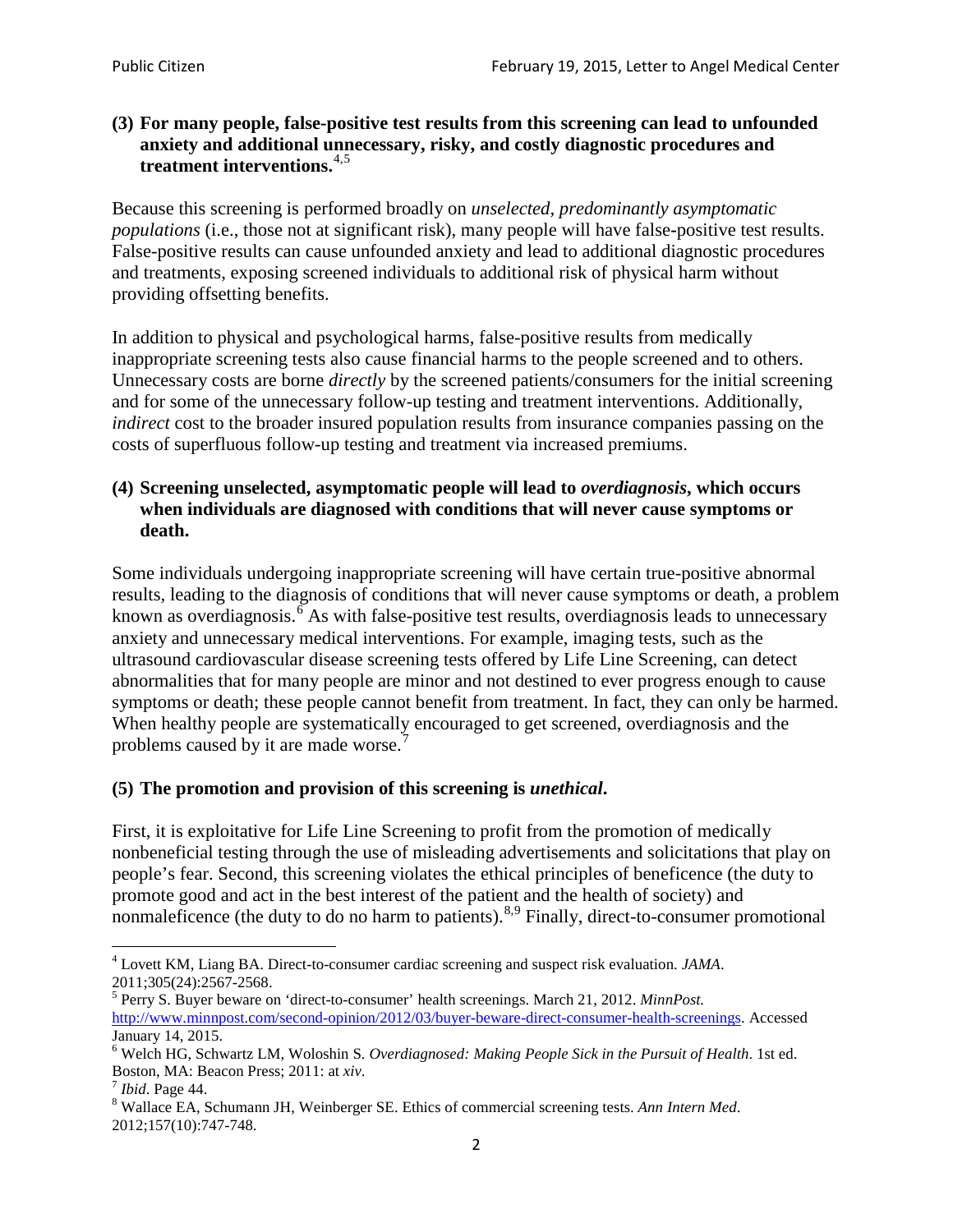materials for screening tests that fail to disclose published guidelines on recommended indications for these tests, as well as the risks of harm, violate the ethical principle of respect for persons and patient autonomy (the duty to protect and foster a patient's free, uncoerced choices). $\frac{10,11}{10,11}$  $\frac{10,11}{10,11}$  $\frac{10,11}{10,11}$  $\frac{10,11}{10,11}$ 

For these reasons, your institution's partnership with Life Line Screening does a great disservice to the community that you serve and adversely impacts public health more broadly. It is therefore imperative that your institution sever its relationship with Life Line Screening and refrain from endorsing the company's heavily promoted, nonselective, community**-**wide cardiovascular disease and osteoporosis screening programs.

Of note, many institutions like yours responded positively to similar requests from Public Citizen. In particular, on June 19, 2014, we wrote letters to 20 hospitals and medical institutions that had partnered with HealthFair, another company that inappropriately promotes similar direct-to-consumer cardiovascular disease screening tests, urging them to immediately sever their relationship with the company. [12](#page-2-2) Fifteen of the 20 institutions have informed either us or representatives of the news media that they have terminated or will be terminating their relationships with HealthFair. Public Citizen applauded these actions.

On August 11, 2014, the *Journal of the American Medical Association* published a Viewpoint article critical of hospital relationships with DTC disease screening companies.<sup>13</sup> The article co-authored by Erik Wallace, M.D., Associate Dean for the Colorado Springs Branch of the University of Colorado School of Medicine; John Schumann, M.D., Interim President, University of Oklahoma-Tulsa; and Steven Weinberger, M.D., Executive Vice President and Chief Executive Officer of the American College of Physicians, the pre**-**eminent national organization of internists — concluded as follows:

If the primary goal of hospitals and DTC screening companies is to improve the health of the populations they serve, then both entities should provide clear and convincing evidence of net benefit with the tests and treatments they offer. Given the controversy over the values and ethics of DTC screening companies and the services they offer, hospitals should clearly and publicly explain their relationships with DTC screening companies, given the lack of evidence to support mass vascular screenings. Hospitals also should justify such relationships transparently or, as Public Citizen suggests, sever such relationships.

Finally, we would also like to call to your attention the fact that on January 22, 2015, Public Citizen requested that the Federal Trade Commission investigate the advertising and promotional

<sup>&</sup>lt;sup>9</sup> Snyder L, American College of Physicians Ethics, Professionalism, and Human Rights Committee. American College of Physicians ethics manual. Sixth edition. Ann Intern Med. 2012;156(1):73-104.

<span id="page-2-0"></span><sup>&</sup>lt;sup>10</sup> Wallace EA, Schumann JH, Weinberger SE. Ethics of commercial screening tests. *Ann Intern Med*. 2012;157(10):747-748.

<span id="page-2-1"></span> $11$  Snyder L, American College of Physicians Ethics, Professionalism, and Human Rights Committee. American College of Physicians ethics manual: Sixth edition. *Ann Intern Med*. 2012;156(1):73-104.<br><sup>12</sup> Public Citizen. Letters to twenty hospitals and medical institutions asking them to end their partnerships with

<span id="page-2-2"></span>HealthFair. [http://www.citizen.org/hrg2206.](http://www.citizen.org/hrg2206) Accessed October 2, 2014.

<span id="page-2-3"></span><sup>13</sup> Wallace EA, Schumann JH, Weinberger SE. Hospital relationships with direct-to-consumer screening companies. *JAMA*. 2014;312(9):891-892. Published online August 11, 2014. doi:10.1001/jama.2014.9500.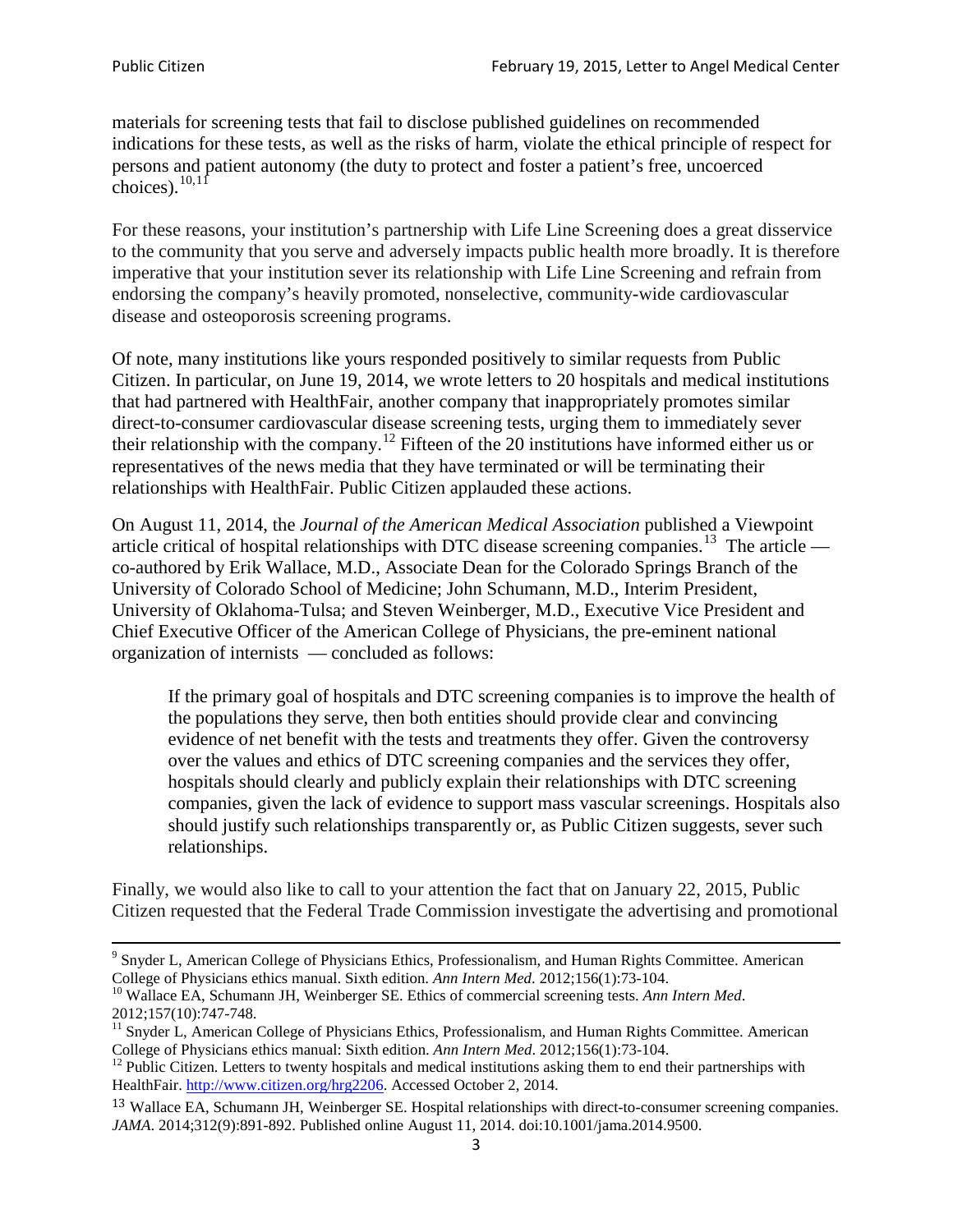activities of Life Line Screening. There is evidence that the company's advertising and promotional materials contain numerous statements that may be deceptive within the meaning of the Federal Trade Commission Act. These materials make unsubstantiated medical-benefit efficacy claims about Life Line Screening's primary cardiovascular disease and osteoporosis screening package, and they omit information material to consumers regarding the risks of adverse health-related outcomes and financial harms that may result from the screening.

Thank you for your prompt attention to this important patient safety and public health issue. Please contact us when you end your relationship with Life Line Screening.

Sincerely,

Vikram Krishnasamy, M.D., M.P.H. Researcher Public Citizen's Health Research Group

Michael Carome, M.D. **Director** Public Citizen's Health Research Group

Sidney M. Wolfe, M.D. Founder and Senior Adviser Public Citizen's Health Research Group

cc: Ronald A. Paulus, M.D., CEO and President, Mission Health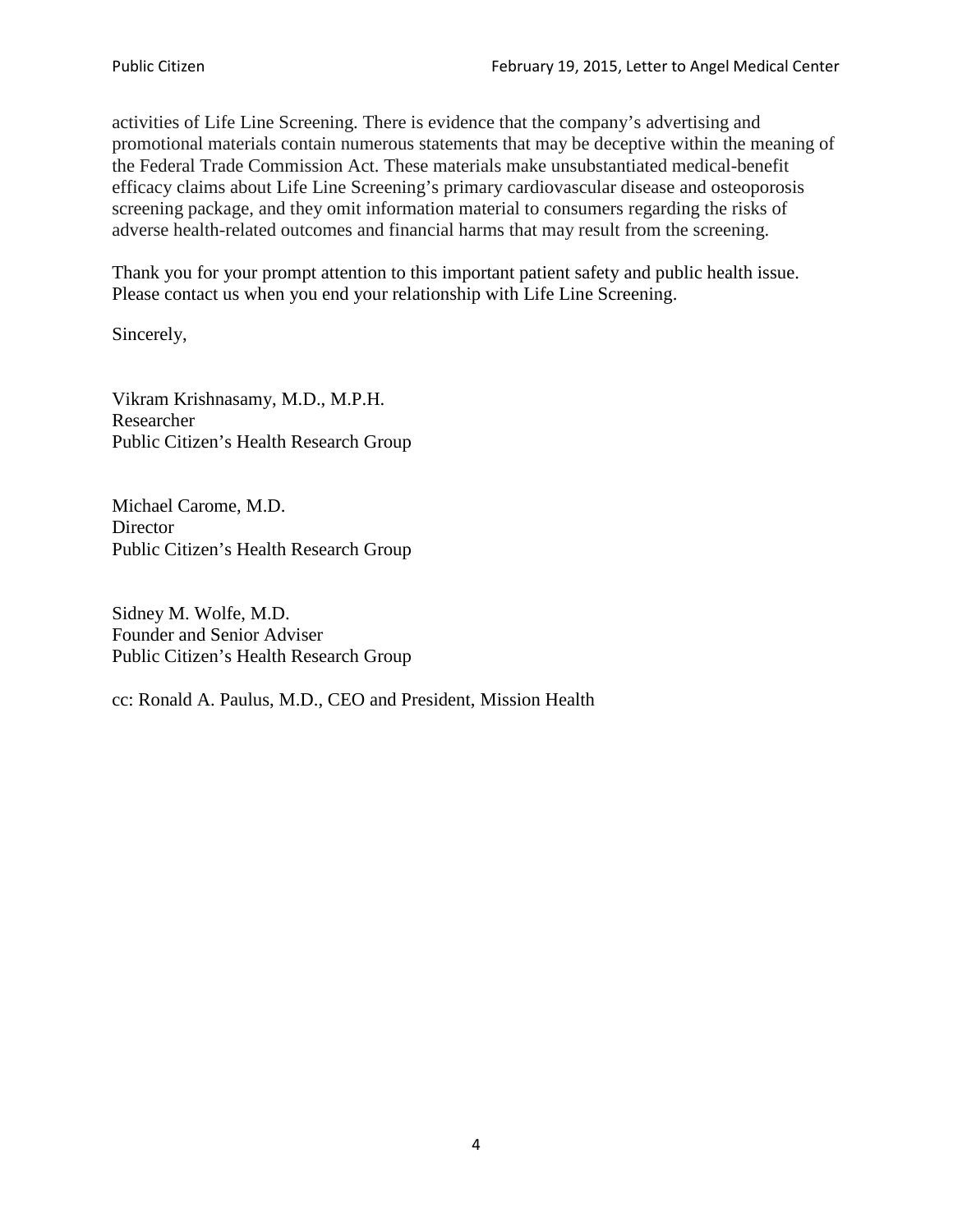# **Appendix**

## **Assessment of Cardiovascular Disease and Osteoporosis Screening Tests Offered by Life Line Screening**

Life Line Screening heavily promotes directly to consumers a package of four cardiovascular disease screening tests plus an osteoporosis risk assessment test.<sup>[14](#page-4-0),[15](#page-4-1)</sup> The four cardiovascular disease screening tests in the package are an electrocardiogram to screen for atrial fibrillation, a carotid artery ultrasound, an abdominal aortic aneurysm ultrasound, and a peripheral arterial disease test. The osteoporosis risk assessment test is an ultrasound of the heel bone to measure bone mass density.

Promotional materials describing these screening tests on the Life Line Screening website and in direct-to-consumer print solicitations mailed directly to people's homes misleadingly note the following:

Since our inception in 1993, we have screened nearly eight million people, and currently screen nearly one million people each year at over 16,000 screening events nationwide. Through this experience, we often identify serious health issues and **have helped save thousands of lives**. [16](#page-4-2) [Emphasis added]

"These screenings have **proven to be safe and accurate** in detecting your risks of stroke and vascular disease – so you and your doctor can do something about it before it's too late."<sup>[17](#page-4-3)</sup> [Emphasis added]

The Life Line Screening promotional materials recommend that adults over age 50 undergo these five screening tests annually:<sup>[18](#page-4-4),[19,](#page-4-5)[20,](#page-4-6)[21](#page-4-7),[22](#page-4-8)</sup>

Q. Who needs to be screened?

A. The answer is anyone over 50 who wants to be proactive about his or her health. …

<span id="page-4-0"></span><sup>&</sup>lt;sup>14</sup> Life Line Screening. Screening packages. [http://www.lifelinescreening.com/What-We-Do/Screening-Packages.](http://www.lifelinescreening.com/What-We-Do/Screening-Packages) AccessedJanuary 9, 2015.

<span id="page-4-1"></span><sup>&</sup>lt;sup>15</sup> Undated letter from Kevin DeWeese, Director of Clinical Operations, Life Line Screening, to a consumer.

Received November 2014.<br><sup>16</sup> Life Line Screening. Who we are. http://www.lifelinescreening.com/Who-We-Are. Accessed January 9, 2015.

<span id="page-4-3"></span><span id="page-4-2"></span><sup>&</sup>lt;sup>17</sup> Undated letter from Kevin DeWeese, Director of Clinical Operations, Life Line Screening, to a consumer. Received November 2014.

<span id="page-4-4"></span><sup>&</sup>lt;sup>18</sup> Life Line Screening. Atrial fibrillation screening. [http://www.lifelinescreening.com/What-We-Do/What-We-](http://www.lifelinescreening.com/What-We-Do/What-We-Screen-For/Atrial-Fibrillation)[Screen-For/Atrial-Fibrillation.](http://www.lifelinescreening.com/What-We-Do/What-We-Screen-For/Atrial-Fibrillation) Accessed January 9, 2015.

<sup>&</sup>lt;sup>19</sup> Life Line Screening. Carotid artery disease screening. [http://www.lifelinescreening.com/What-We-Do/What-We-](http://www.lifelinescreening.com/What-We-Do/What-We-Screen-For/Carotid-Artery-Disease)

<span id="page-4-6"></span><span id="page-4-5"></span>[Screen-For/Carotid-Artery-Disease.](http://www.lifelinescreening.com/What-We-Do/What-We-Screen-For/Carotid-Artery-Disease) Accessed January 9, 2015.<br><sup>20</sup> Life Line Screening. Abdominal aortic aneurysm screening.. http://www.lifelinescreening.com/What-We-Do/What-We-Do/What-We-Screen-For/Abdominal-Aortic-Aneury

<span id="page-4-7"></span><sup>&</sup>lt;sup>21</sup> Life Line Screening. Peripheral arterial disease screening. [http://www.lifelinescreening.com/What-We-Do/What-](http://www.lifelinescreening.com/What-We-Do/What-We-Screen-For/Peripheral-Arterial-Disease)

<span id="page-4-8"></span>[We-Screen-For/Peripheral-Arterial-Disease.](http://www.lifelinescreening.com/What-We-Do/What-We-Screen-For/Peripheral-Arterial-Disease) Accessed January 9, 2015.<br><sup>22</sup> Life Line Screening. Osteoporosis screening/bone density test. [http://www.lifelinescreening.com/What-We-](http://www.lifelinescreening.com/What-We-Do/What-We-Screen-For/Osteoporosis)[Do/What-We-Screen-For/Osteoporosis.](http://www.lifelinescreening.com/What-We-Do/What-We-Screen-For/Osteoporosis) Accessed January 9, 2015.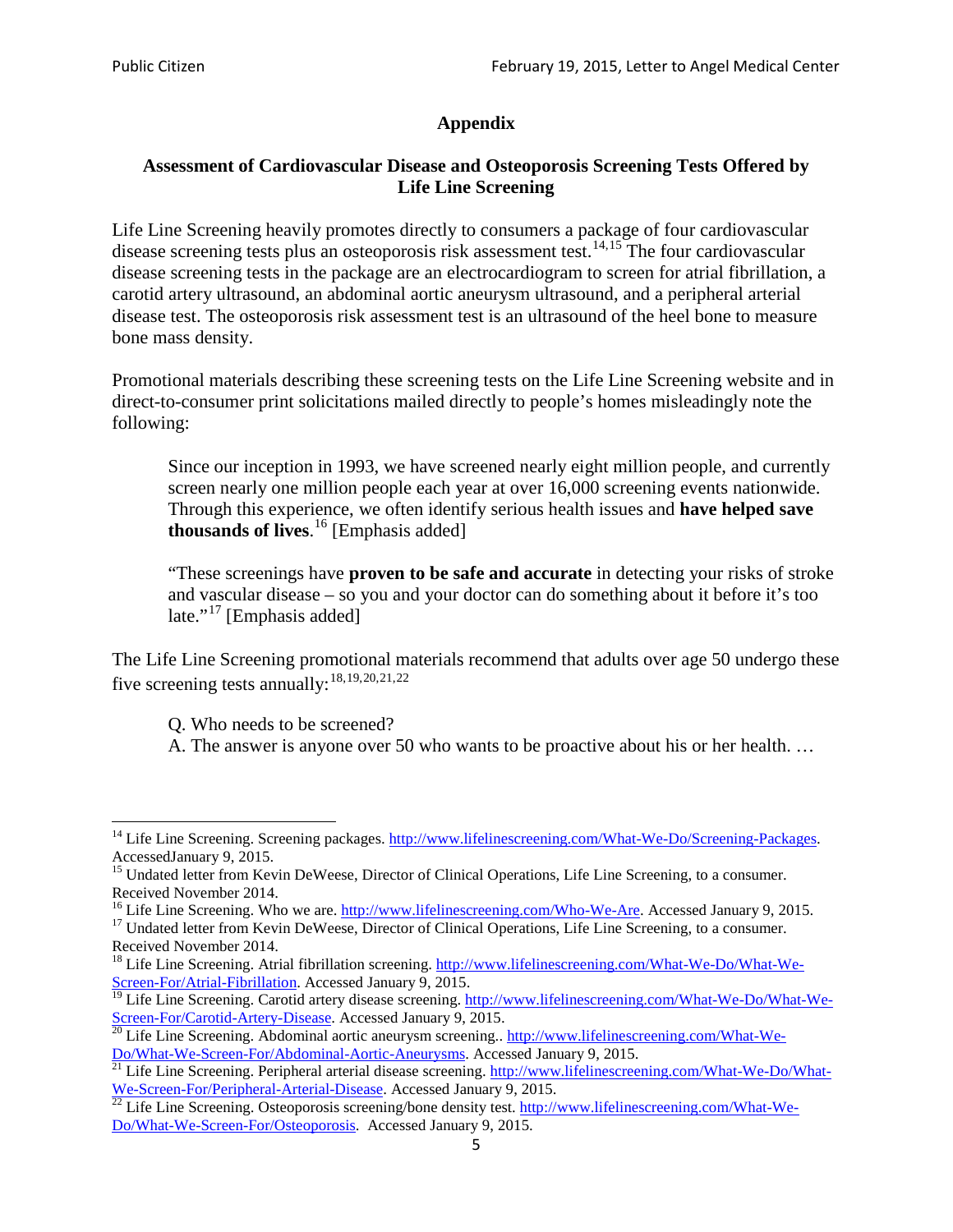However if you have a family history of stroke or heart disease, or if you have high risk factors such as being overweight, high cholesterol, smoking, or lack exercise you may wish to be screened, even if you are in your  $40^\circ$ s.<sup>[23](#page-5-0)</sup>

Life Line Screening's primary package is offered at a price of \$149, purportedly providing consumers a "savings of \$181."<sup>[24](#page-5-1)</sup>

Life Line Screening seeks to prompt asymptomatic individuals for whom screening for asymptomatic cardiovascular disease and osteoporosis is *not clinically indicated* to undergo screening by using inappropriate direct-to-consumer advertisements and solicitations that target consumer fear about having undetected, potentially life-threatening diseases.<sup>[25](#page-5-2)</sup> Examples of such statements found on Life Line Screening's website and print solicitation materials include the following:

- Website: "The absence of risk factors does **not** guarantee that a person will not die from a heart attack. In fact, 1 in 3 people who develop a myocardial infarction (MI) will not have any of the conventional risk factors, which include smoking, unhealthy diet, obesity, physical inactivity, high blood pressure, diabetes and raised lipids."[26](#page-5-3) [Emphasis in original]
- Website: "Similarly, **80% – 85% of strokes occur without warning in asymptomatic patients**, so they can only be significantly reduced by finding and treating the disease before it happens."<sup>[27](#page-5-4)</sup> [Emphasis added]
- Website: "Abdominal aortic aneurysms pose a threat because **they are usually silent until a medical emergency occurs**."[28](#page-5-5) [Emphasis added]
- Website: "**Aneurysms are a health risk because they can burst or rupture. A ruptured aneurysm can cause severe internal bleeding, which can lead to shock or even death.**"<sup>[29](#page-5-6)</sup> [Emphasis in original]
- Website: "Your carotid arteries are the two large blood vessels in your neck that supply blood to your brain. When these arteries become clogged with cholesterol, they become

<span id="page-5-0"></span><sup>&</sup>lt;sup>23</sup> Life Line Screening. Questions  $\&$  answers about Life Line Screening. Enclosure to undated letter from Kevin DeWeese, Director of Clinical Operations, Life Line Screening, to a consumer. Received November 2014.

<span id="page-5-1"></span><sup>&</sup>lt;sup>24</sup> Undated letter from Kevin DeWeese, Director of Clinical Operations, Life Line Screening, to a consumer. Received November 2014.

<span id="page-5-2"></span><sup>25</sup> Lovett KM, Liang BA. Direct-to-consumer cardiac screening and suspect risk evaluation. *JAMA*.  $2011;305(24):2567-2568$ .<br><sup>26</sup> Life Line Screening. The benefits of ultrasound screening in key cardiovascular disease areas.

<span id="page-5-3"></span>[http://www.lifelinescreeningresearch.com/the-benefits-of-ultrasound-screening/.](http://www.lifelinescreeningresearch.com/the-benefits-of-ultrasound-screening/) Accessed January 9, 2015.<br><sup>28</sup> Life Line Screening. Abdominal aortic aneurysm screening. http://www.lifelinescreening.com/What-We-<br><sup>28</sup> Life L

<span id="page-5-5"></span><span id="page-5-4"></span>[Do/What-We-Screen-For/Abdominal-Aortic-Aneurysms.](http://www.lifelinescreening.com/What-We-Do/What-We-Screen-For/Abdominal-Aortic-Aneurysms) Accessed January 9, 2015. <sup>29</sup> Life Line Screening. Abdominal aortic aneurysm (AAA).

<span id="page-5-6"></span>[http://www.lifelinescreening.com/~/media/Files/US/pdfs/FactSheetAAAupdated.ashx.](http://www.lifelinescreening.com/~/media/Files/US/pdfs/FactSheetAAAupdated.ashx) Accessed January 9, 2015.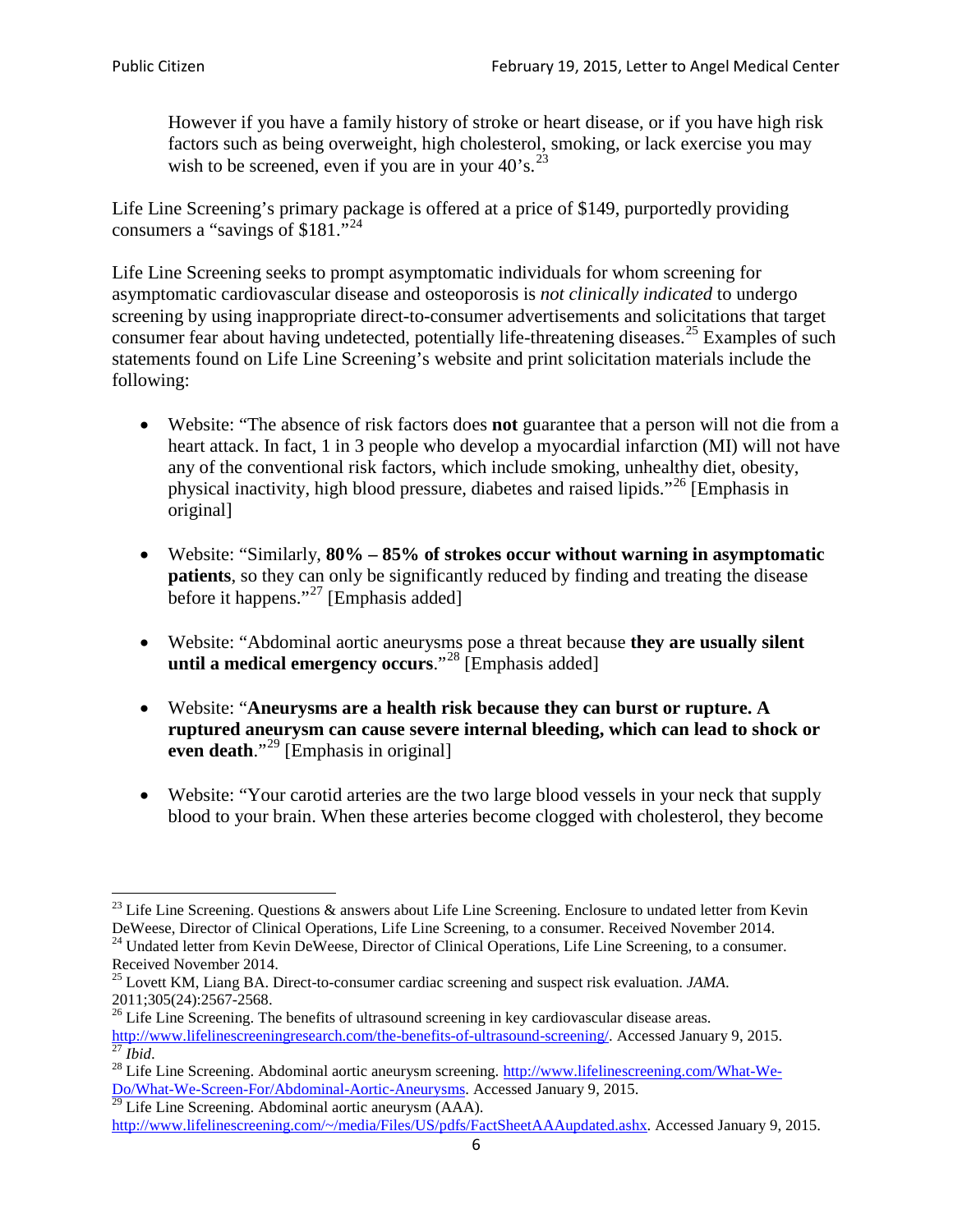**dangerously narrow**. **If a blood clot occurs in the carotid arteries, then blood cannot reach your brain and a stroke can result**. "<sup>[30](#page-6-0)</sup> [Emphasis added]

- Website: "A ruptured aortic aneurysm can cause massive internal bleeding and requires prompt emergency treatment to prevent death. **It is estimated that 80% of people with a ruptured aneurysm will die, and that many of these will die before being able to reach a hospital.**"<sup>[31](#page-6-1)</sup> [Emphasis added]
- Website: "As we age, bones begin to break down faster than new bone can be formed. Osteoporosis removes minerals from bones until they become so weak and brittle that they fracture very easily. Actions such as bending to pick up a newspaper, lifting a vacuum, or even coughing can cause a fracture. **Some fractures, such as hip fractures, may require hospitalization or major surgery, and may result in disability or even**  death."<sup>[32](#page-6-2)</sup> [Emphasis added]
- Direct-to-consumer letter: "These screenings have proven to be safe and accurate in detecting **your risks of stroke and vascular disease** – so you and your doctor **can do something about it before it's too late**."<sup>[33](#page-6-3)</sup> [Emphasis added]
- Direct-to-consumer letter: "The lifetime risk of stroke for middle-aged men and women is 1 in 5 for women and 1 in 6 for men, and **it takes a terrible toll on families**."[34](#page-6-4) [Emphasis added]
- Direct-to-consumer letter: "Life Line Screening has conducted nearly 8 million screenings, and customers sometimes tell us they feel the **screenings saved their lives**."[35](#page-6-5) [Emphasis added]
- Direct-to-consumer letter:  $36$  "What's inside your arteries?" [Emphasis in original]

As discussed below, a review of current evidence-based guidelines and relevant scientific literature fails to provide support for use of these five tests — individually or together as a package — for widespread screening of asymptomatic individuals in the general adult population over age 50 on a one-time basis, let alone annually. For many individuals, the risks of harm outweigh the benefits of the testing. Moreover, since the tests are not clinically indicated for most people being screened, and since many people will undergo additional unnecessary testing, these screenings are resulting in financial harm to many individuals.

<span id="page-6-0"></span><sup>&</sup>lt;sup>30</sup> Life Line Screening. Carotid artery disease screening. [http://www.lifelinescreening.com/What-We-Do/What-We-](http://www.lifelinescreening.com/What-We-Do/What-We-Screen-For/Carotid-Artery-Disease)[Screen-For/Carotid-Artery-Disease.](http://www.lifelinescreening.com/What-We-Do/What-We-Screen-For/Carotid-Artery-Disease) Accessed January 9, 2015.<br><sup>31</sup> *Ibid.* 32 Life Line Screening. Osteoporosis screening/bone density test. [http://www.lifelinescreening.com/What-We-](http://www.lifelinescreening.com/What-We-Do/What-We-Screen-For/Osteoporosis)

<span id="page-6-2"></span><span id="page-6-1"></span>[Do/What-We-Screen-For/Osteoporosis.](http://www.lifelinescreening.com/What-We-Do/What-We-Screen-For/Osteoporosis) Accessed January 9, 2015. <sup>33</sup> Undated letter from Kevin DeWeese, Director of Clinical Operations, Life Line Screening, to a consumer.

<span id="page-6-3"></span>Received November 2014.<br><sup>34</sup> Ibid.

<span id="page-6-4"></span>

<span id="page-6-5"></span><sup>34</sup> *Ibid*. 35 *Ibid*. 36 *Ibid*.

<span id="page-6-6"></span>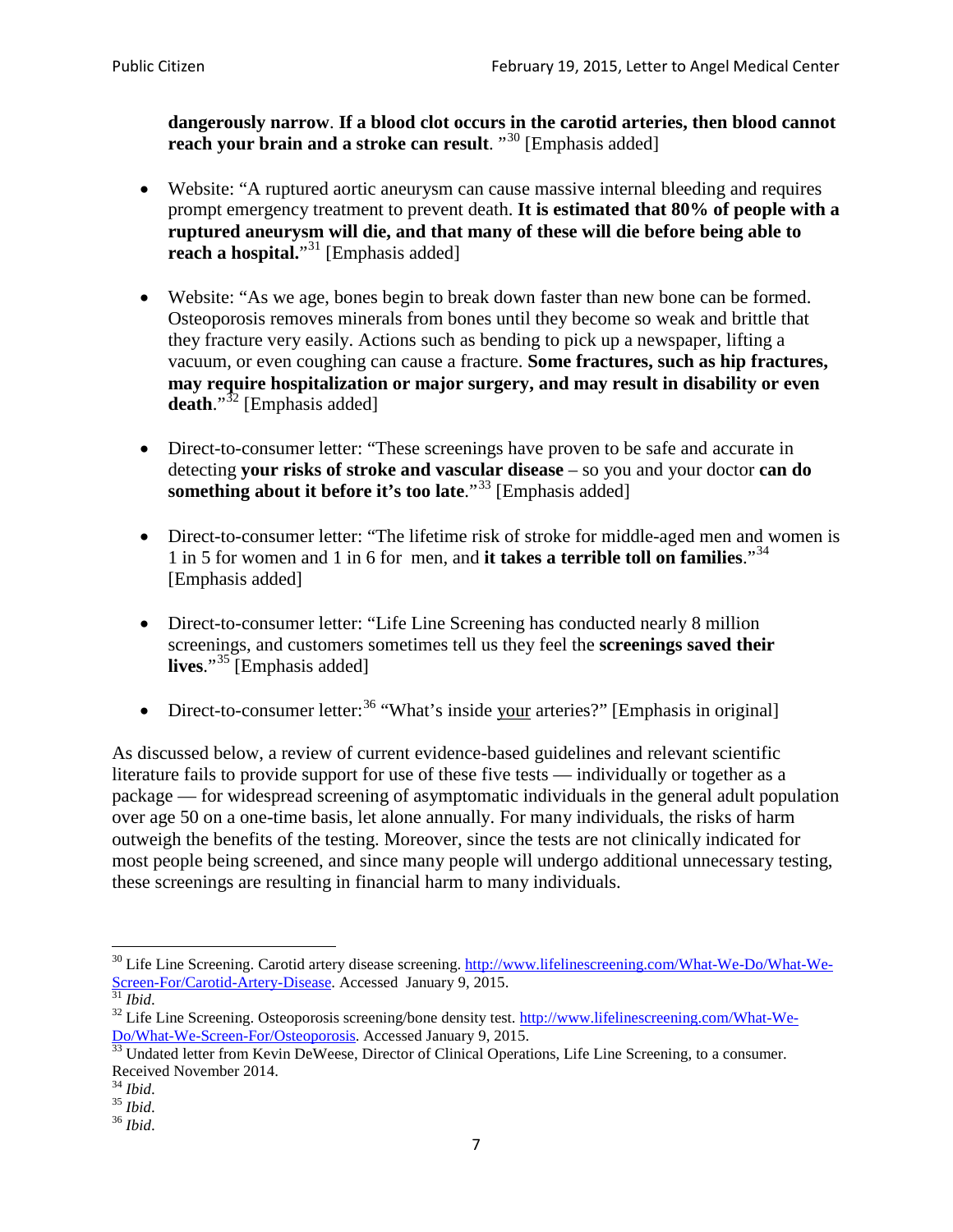Although the following screening tests sound appealing, each one either: (a) clinically benefits only appropriately selected high-risk groups of patients (rather than *all* adults over age 50); or (b) has not been scientifically proven to provide any clinically meaningful benefit to anyone. Widespread and indiscriminate use of these tests is likely to be harmful to large numbers of individuals in the general, asymptomatic population by yielding a significant number of falsepositive test results, leading to subsequent unnecessary diagnostic procedures and treatments, associated adverse effects of those procedures and treatments, and unwarranted anxiety in tested individuals. In addition, some individuals undergoing inappropriate screening will have truepositive abnormal results, but the abnormalities found will never cause symptoms or death, leading to overdiagnosis.

## **A. Atrial fibrillation screening with electrocardiogram (ECG):**

The Life Line Screening online promotional materials state:<sup>[37](#page-7-0)</sup>

Atrial Fibrillation is the most common type of heart arrhythmia (abnormal heartbeat). It occurs when the heart's upper chambers (the atria) beat irregularly or quiver. Without an effective heartbeat blood isn't pumped completely out of the atria, causing blood to pool and possibly clot. A clot can travel to other parts of the body, including the brain, where it may result in stroke.

Screening for Atrial Fibrillation

• A non-invasive procedure used to detect irregular heartbeat (a major risk factor for stroke), an Atrial Fibrillation screening is performed by attaching [ECG] electrodes above your wrists and ankles.

Who should have an atrial fibrillation screening?

• Anyone with risk factors for stroke, atrial fibrillation or carotid artery disease

How often should I get an atrial fibrillation screening?

• Annually

<span id="page-7-1"></span>However, we are not aware of any major medical professional organization that endorses widespread screening of asymptomatic patients younger than age 65 for atrial fibrillation. In addition, atrial fibrillation can be detected in most patients who have the condition simply by checking for an irregularly irregular pulse during a physical exam.

In 2011, the American Heart Association (AHA) and the American Stroke Association (ASA) jointly issued updated evidence-based guidelines for the primary prevention of stroke.<sup>[38](#page-7-1)</sup> The

<span id="page-7-0"></span><sup>&</sup>lt;sup>37</sup> Life Line Screening. Atrial fibrillation screening. [http://www.lifelinescreening.com/What-We-Do/What-We-](http://www.lifelinescreening.com/What-We-Do/What-We-Screen-For/Atrial-Fibrillation)[Screen-For/Atrial-Fibrillation.](http://www.lifelinescreening.com/What-We-Do/What-We-Screen-For/Atrial-Fibrillation) Accessed January 9, 2015.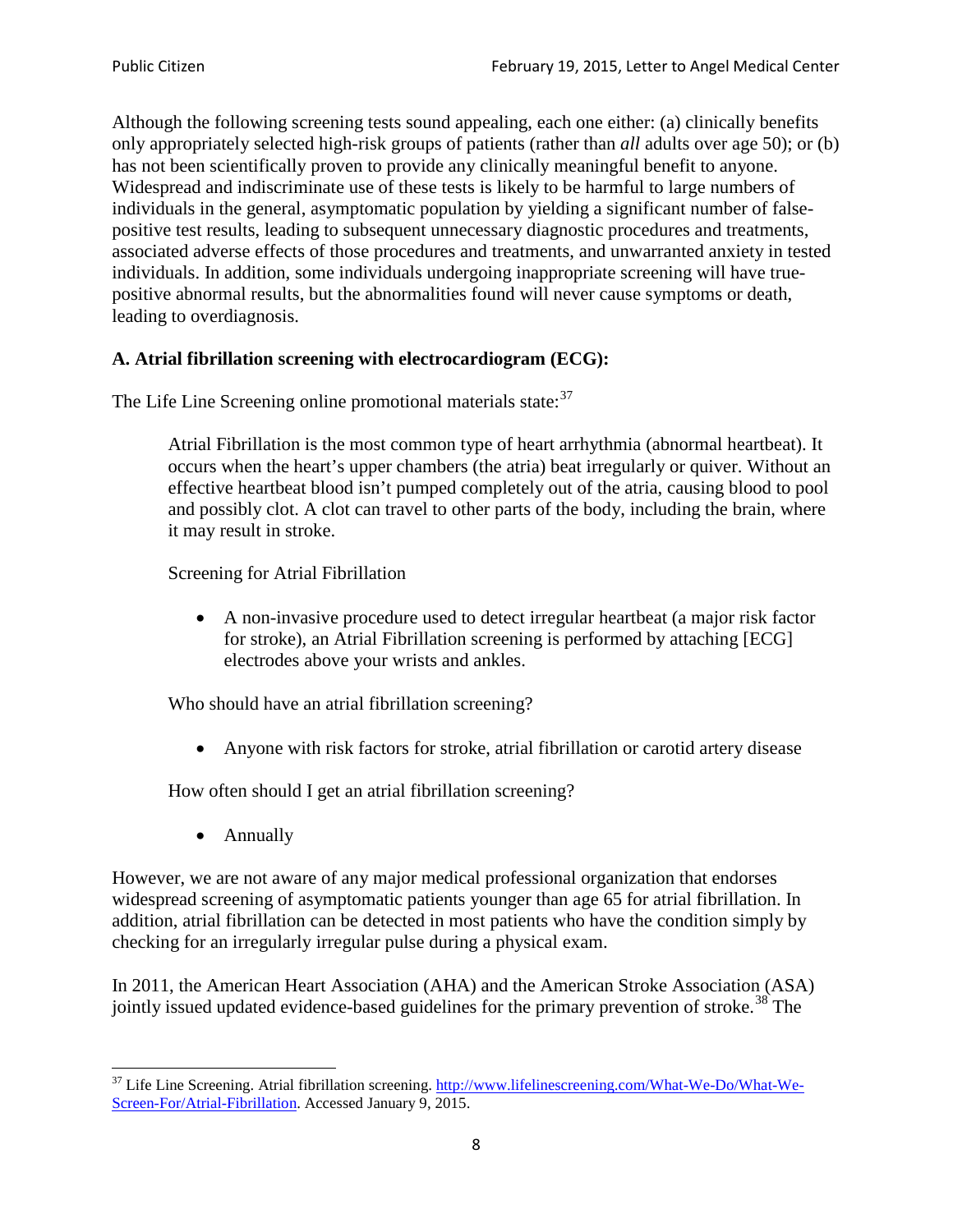American Academy of Neurology (AAN) affirmed the value of these guidelines. The 2011 AHA/ASA guidelines provided the following recommendation regarding screening for atrial fibrillation:

Active screening for atrial fibrillation in patients >65 years of age in primary care settings using pulse taking followed by an ECG as indicated can be useful.

In 2014, the AHA and the ASA issued updated evidence-based guidelines for the primary prevention of stroke.<sup>[39](#page-8-0)</sup> The AAN again affirmed the value of the updated guidelines, and the American Association of Neurological Surgeons, the Congress of Neurological Surgeons and the Preventive Cardiovascular Nurses Association endorsed them. The update provided the following recommendation regarding screening for atrial fibrillation:

Active screening for AF in the primary care setting in patients >65 years of age by pulse assessment followed by ECG as indicated can be useful.

In 2010 and 2012, the European Society of Cardiology issued evidence-based guidelines that similarly recommended that patients ages 65 and older be screened for atrial fibrillation by their primary health care providers by checking the pulse, followed by an ECG in case of irregularity. $40,41$  $40,41$ 

# **B. Stroke/Carotid Artery Ultrasound:**

The Life Line Screening online promotional materials state:<sup>[42](#page-8-3)</sup>

Your carotid arteries are the two large blood vessels in your neck that supply blood to your brain. When these arteries become clogged with cholesterol, they become dangerously narrow. If a blood clot occurs in the carotid arteries, then blood cannot reach your brain and a stroke can result. …

<sup>&</sup>lt;sup>38</sup> Goldstein LB, Bushnell CD, Adams RJ, et al. Guidelines for the primary prevention of stroke: A guideline for healthcare professionals from the American Heart Association/American Stroke Association. *Stroke*.

<sup>2011;42(2):517-584.</sup> [see page 1 for title, authors, ANA affirmation; see page 21 for recommendation]

<span id="page-8-0"></span> $\frac{2011,42(2)(317,601)}{39}$  Meschia JF, Bushnell C, Goden-Albala B, et al. Guidelines for the primary prevention of stroke: A statement for healthcare professionals from the American Heart Association/American Stroke Association. *Stroke*.

<sup>2014;45(12):3754-3832.</sup> [see page 1 for title, authors, ANA affirmation and other endorsements; see page 24 for recommendation]

<span id="page-8-1"></span><sup>40</sup> Camm AJ, Kirchhof P, Lip GYH, et al. Guidelines for the management of atrial fibrillation: The Task Force for the Management of Atrial Fibrillation of the European Society of Cardiology (ESC). *Eur Heart J*. 2010;31:2369- 2429. [See page 50]

<span id="page-8-2"></span><sup>41</sup> Camm AJ, Lip GYH, De Caterina R, et al. 2012 focused update of the ESC Guidelines for the management of atrial fibrillation: An update of the 2010 ESC Guidelines for the management of atrial fibrillation. *Eur Heart J*.

<span id="page-8-3"></span><sup>&</sup>lt;sup>2012</sup>;23(21):2719-2747. [See page 273] 42 Life Line Screening. [http://www.lifelinescreening.com/What-We-Do/What-We-](http://www.lifelinescreening.com/What-We-Do/What-We-Screen-For/Carotid-Artery-Disease)[Screen-For/Carotid-Artery-Disease.](http://www.lifelinescreening.com/What-We-Do/What-We-Screen-For/Carotid-Artery-Disease) Accessed January 9, 2015.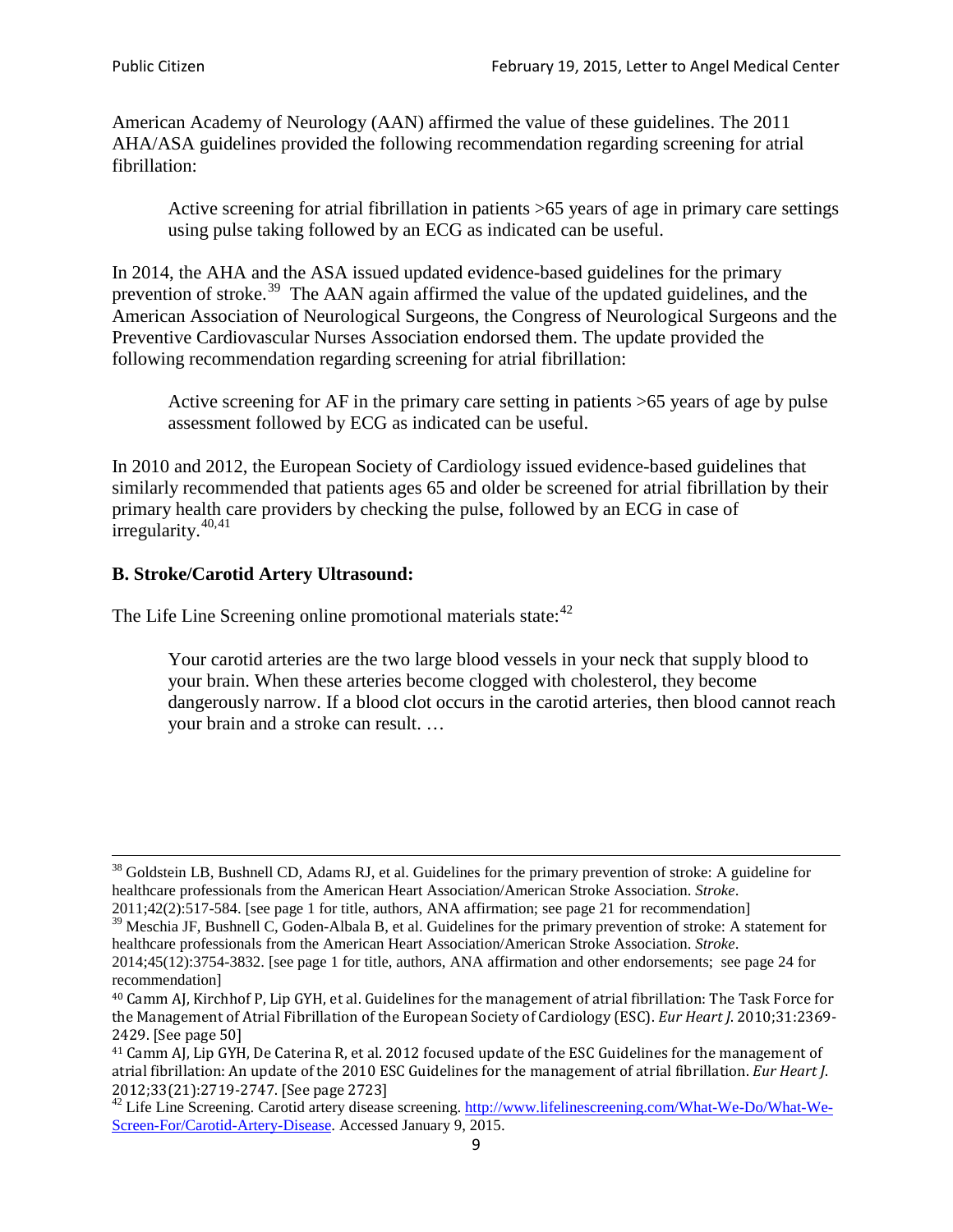Carotid Artery Disease (Plaque) Screening

• Simple, painless and non-invasive, this screening uses cutting-edge Doppler color flow ultrasound technology to create images of the carotid arteries while also measuring blood flow through them.

Who should have a carotid artery screening?

- Anyone over age 50
- Anyone over age 40 with risk factors

How often should I get a carotid artery screening?

• Annually

However, several major medical professional organizations affirmatively recommend *against* indiscriminate screening with carotid artery ultrasounds in low-risk, asymptomatic individuals, and we are not aware of any major medical professional organization that endorses such screening.

Good evidence indicates that although stroke is a leading cause of death and disability in the United States, a relatively small proportion of all disabling, unheralded strokes are due to carotid artery disease. Studies also suggest that only about 1 percent of the general population older than 65 has severe carotid artery stenosis (60 to 90 percent narrowing).<sup>[43](#page-9-0)</sup> Carotid artery stenosis is more prevalent in older adults, smokers, those with hypertension and those with heart disease; unfortunately, research has not found any single risk factor or clinically useful risk stratification tool that can reliably and accurately distinguish people who have clinically important carotid artery stenosis from those who do not.<sup>[44](#page-9-1)</sup>

In 2006, the AHA and the ASA issued a series of evidence-based guidelines for the primary prevention of stroke.<sup>[45](#page-9-2)</sup> The value of the guidelines was affirmed by the AAN. Although the guidelines did not include a specific recommendation about screening the general population for asymptomatic carotid stenosis, they did state the following:

Although highly selected patients may benefit, screening of general populations for asymptomatic carotid stenosis is unlikely to be cost-effective. The cost-effectiveness of even a one-time screening approach would be highly dependent on the ability to identify a group of persons with a high pretest likelihood of having high-grade asymptomatic disease, the availability of a screening test with a very high sensitivity and specificity when used on a side-scale basis, and very low perioperative complication rates.

<span id="page-9-0"></span> $^{43}$  U.S. Preventive Services Task Force. Screening for carotid artery stenosis: U.S. Preventive Services Task Force recommendation statement. Ann Intern Med. 2007;147(12):854-859.

<span id="page-9-2"></span>

<span id="page-9-1"></span><sup>&</sup>lt;sup>44</sup> *Ibid*. <sup>45</sup> Goldstein LB, Adams R, Alberts MJ, et al. Primary prevention of ischemic stroke: A guideline from the American <sup>45</sup> Goldstein LB, Adams R, Alberts MJ, et al. Primary prevention of ischemic stroke: A guide Heart Association/American Stroke Association Stroke Council. *Stroke*. 2006;37(6):1583-633.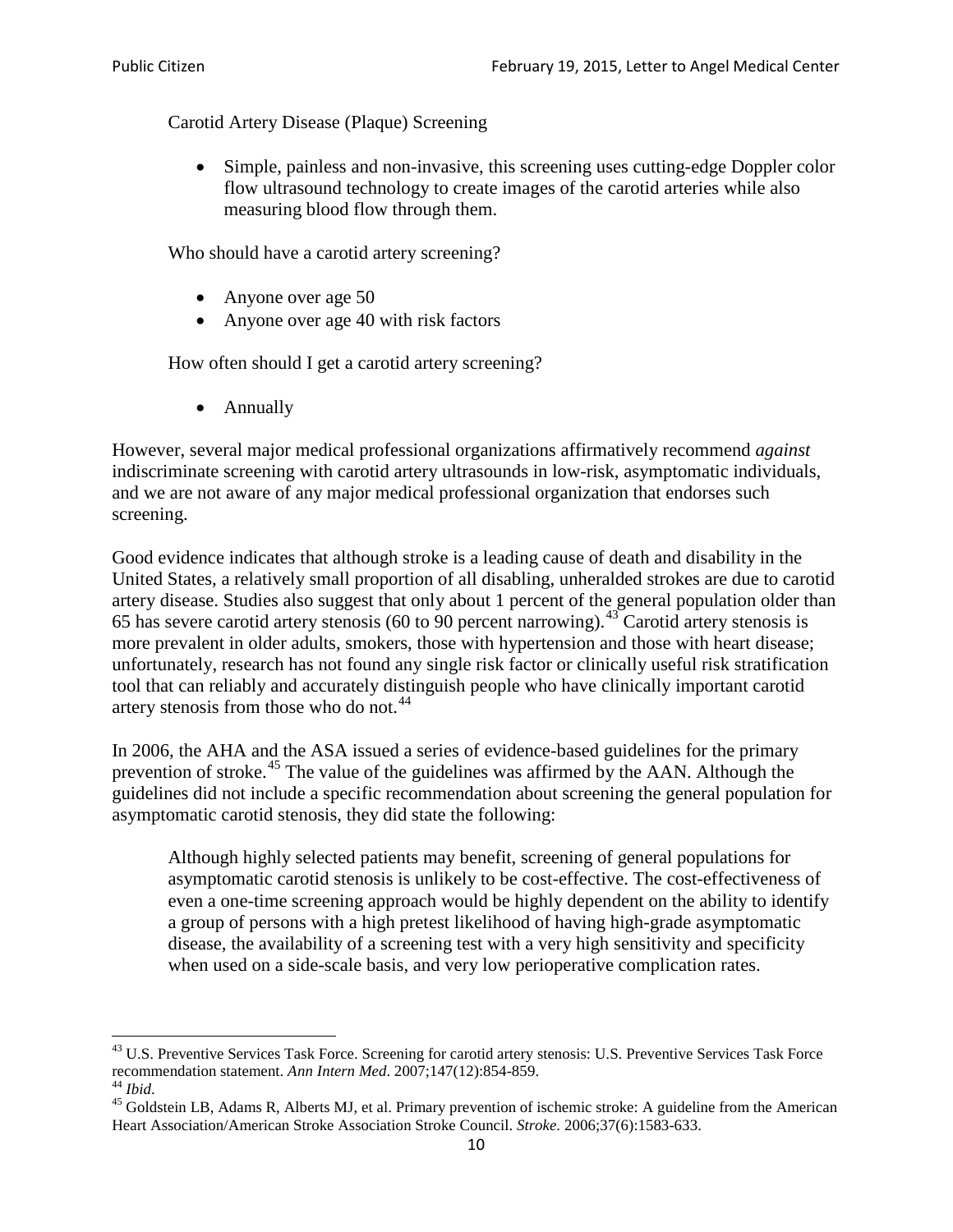These conditions for cost-effective screening are not met for carotid artery ultrasound screening of asymptomatic individuals in the general population, as discussed below.

In 2011, the AHA and the ASA issued updated guidelines for the primary prevention of stroke, the value of which was again affirmed by the  $AAN<sup>46</sup>$  $AAN<sup>46</sup>$  $AAN<sup>46</sup>$ . The updated guidelines stated the following:

Population screening for asymptomatic carotid artery stenosis is not recommended.

In 2014, the AHA and the ASA issued updated guidelines for the primary prevention of stroke.<sup>47</sup> The AAN again affirmed the value of the updated guidelines, and the American Association of Neurological Surgeons, the Congress of Neurological Surgeons, and the Preventive Cardiovascular Nurses Association endorsed them. The updated guidelines stated the following:

Screening low-risk populations for asymptomatic carotid artery stenosis is not recommended.

In 2007, the U.S. Preventive Services Task Force (USPSTF) issued an evidence-based grade D recommendation *against* screening for asymptomatic carotid artery stenosis in the general population.[48](#page-10-2) In making this a grade D recommendation, the USPSTF concluded with moderate certainty that for individuals with asymptomatic carotid artery stenosis, the benefits of screening do not outweigh the harms. It noted, in particular, the following:

#### **Importance**

Good evidence indicates that although stroke is a leading cause of death and disability in the United States, a relatively small proportion of all disabling, unheralded strokes is due to [carotid artery stenosis].

#### **Detection**

The most feasible screening test for severe [carotid artery stenosis] (for example, 60% to 99% stenosis) is duplex ultrasonography. Good evidence indicates that this test has moderate sensitivity and specificity and yields many false-positive results. A positive result on duplex ultrasonography is often confirmed by digital subtraction angiography, which is more accurate but can cause serious adverse events. Noninvasive confirmatory tests, such as magnetic resonance angiography, involve some inaccuracy. Given these facts, some people with false-positive test results may receive unnecessary invasive carotid endarterectomy surgery.

<span id="page-10-0"></span><sup>&</sup>lt;sup>46</sup> Goldstein LB, Bushnell CD, Adams RJ, et al. Guidelines for the primary prevention of stroke: A guideline for healthcare professionals from the American Heart Association/American Stroke Association. *Stroke*.<br>2011;42(2):517-584. [see page 1 for title, authors, ANA affirmation; see page 25 for recommendation]

<span id="page-10-1"></span><sup>&</sup>lt;sup>47</sup> Meschia JF, Bushnell C, Goden-Albala B, et al. Guidelines for the primary prevention of stroke: A statement for healthcare professionals from the American Heart Association/American Stroke Association. *Stroke*. 2014;45(12):3754-3832. [see page 1 for title, authors, ANA affirmation and other endorsements; see page 30 for

recommendation] <sup>48</sup> U.S. Preventive Services Task Force. Screening for carotid artery stenosis: U.S. Preventive Services Task Force

<span id="page-10-2"></span>recommendation statement. *Ann Intern Med*. 2007;147(12):854-9.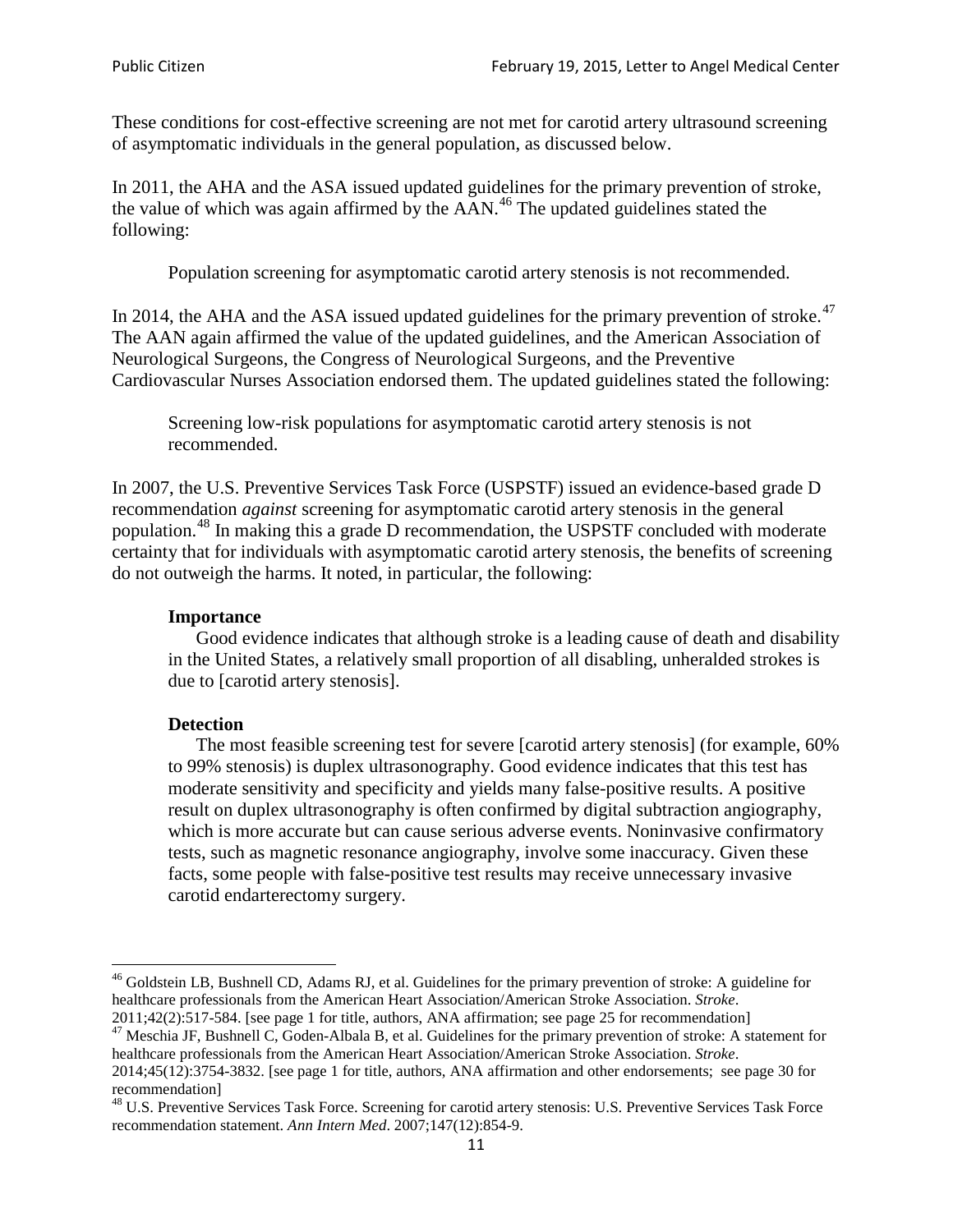### **Benefits of Detection and Early Intervention**

Good evidence indicates that in selected, high-risk trial participants with asymptomatic severe [carotid artery stenosis], carotid endarterectomy by selected surgeons reduces the 5-year absolute incidence of all strokes or perioperative death by approximately 5%. These benefits would be less among asymptomatic people in the general population. For the general primary care population, the benefits are judged to be no greater than small.

### **Harms of Detection and Early Intervention**

Good evidence indicates that both the testing strategy and the treatment with carotid endarterectomy can cause harms. A testing strategy that includes angiography will itself cause some strokes. A testing strategy that does not include angiography will cause some strokes by leading to carotid endarterectomy in people who do not have severe [carotid artery stenosis]. In excellent centers, carotid endarterectomy is associated with a 30-day stroke or mortality rate of about 3%; some areas have higher rates. These harms are judged to be no less than small.

In July 2014, the USPSTF issued an updated recommendation against screening for asymptomatic carotid artery stenosis in the general population.<sup>[49](#page-11-0)</sup> In reaffirming its prior recommendation, the USPSTF concluded with moderate certainty that the harms of screening for asymptomatic carotid artery stenosis outweigh the benefits. The USPSTF presented the following updated rationale: $50$ 

#### **Importance**

Stroke is a leading cause of death and disability in the United States. Although asymptomatic carotid artery stenosis is a risk factor for stroke, it causes a relatively small proportion of strokes.

#### **Detection**

The most feasible screening test for carotid artery stenosis (defined as 60% to 99% stenosis) is ultrasonography. Although adequate evidence indicates that this test has high sensitivity and specificity, in practice, ultrasonography yields many false-positive results in the general population, which has a low prevalence of carotid artery stenosis (approximately 0.5% to 1%). There are no externally validated, reliable tools that can determine who is at increased risk for carotid artery stenosis or for stroke when carotid artery stenosis is present. Adequate evidence indicates that the accuracy of screening by auscultation of the neck is poor.

#### **Benefits of Detection and Early Intervention**

There is no direct evidence on the benefits of screening for carotid artery stenosis. Adequate evidence indicates that in selected trial participants with asymptomatic carotid artery stenosis, carotid endarterectomy (CEA) performed by selected surgeons reduces the absolute incidence of all strokes or perioperative death by approximately 3.5%

<span id="page-11-0"></span><sup>&</sup>lt;sup>49</sup> LeFevre on behalf of the U.S. Preventive Services Task Force. Screening for asymptomatic carotid artery stenosis: U.S. Preventive Services Task Force Recommendation Statement. *Ann Intern Med*. Published online July 8, 2014. doi:10.7326/M14-1333. <sup>50</sup> *Ibid*.

<span id="page-11-1"></span>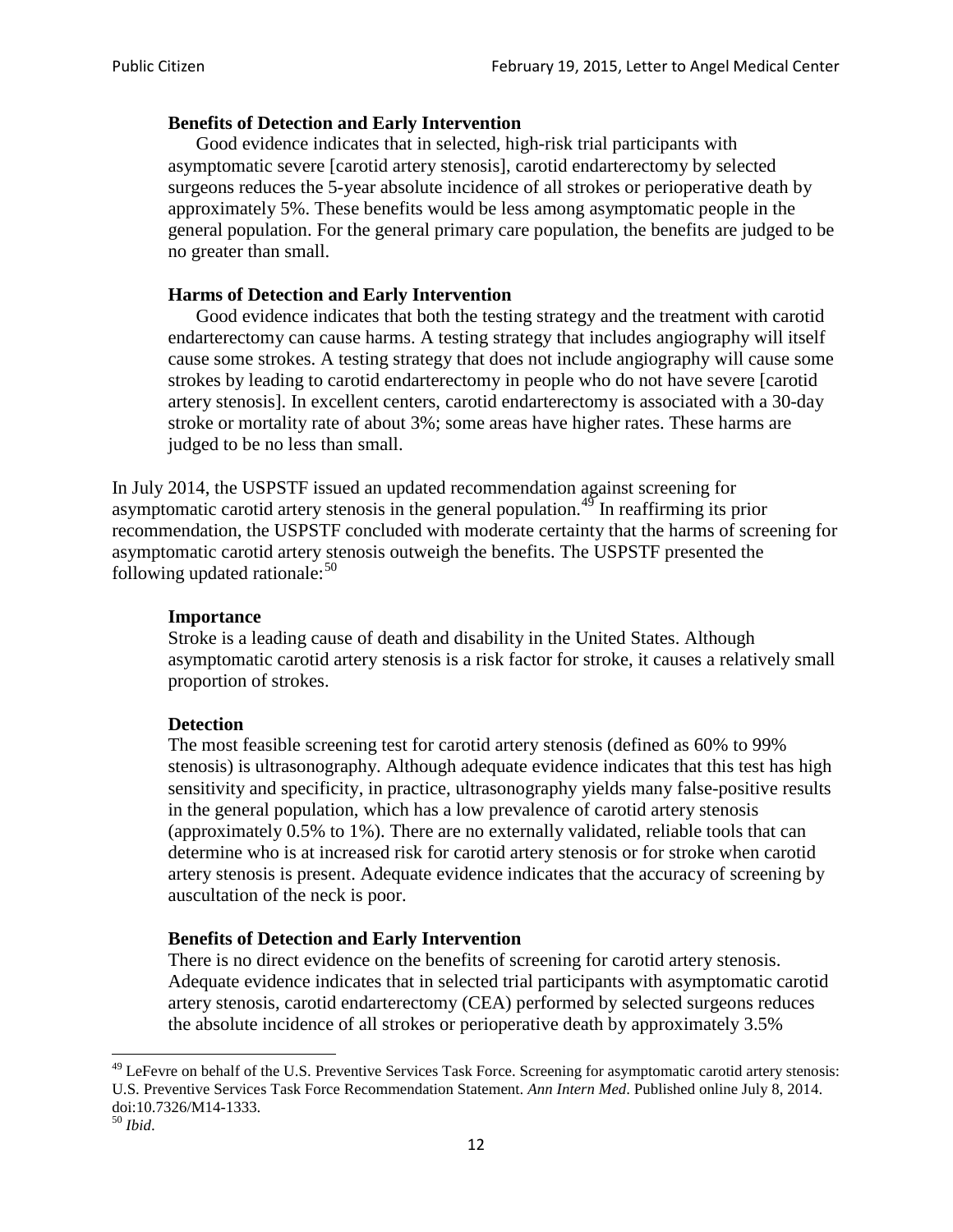compared with (outdated) medical management. However, this difference is probably smaller with current optimal medical management. The magnitude of these benefits would be smaller in asymptomatic persons in the general population. For the general primary care population, the magnitude of benefit is small to none. There is no evidence that identification of asymptomatic carotid artery stenosis leads to any benefit from adding or increasing medication doses (beyond current standard medical therapy for cardiovascular disease prevention).

### **Harms of Detection and Early Intervention**

Adequate evidence indicates that both the testing strategy for carotid artery stenosis and treatment with CEA can cause harms. Although screening with ultrasonography has few direct harms, all screening strategies, including those with or without confirmatory tests (that is, digital subtraction or magnetic resonance angiography), have imperfect sensitivity and specificity and could lead to unnecessary interventions and result in serious harms. In selected centers similar to those in the trials, CEA is associated with a 30-day stroke or mortality rate of approximately 2.4%; reported rates are as high as approximately 5% in low-volume centers and 6% in certain states. Myocardial infarctions are reported in 0.8% to 2.2% of patients after CEA. The 30-day stroke or mortality rate after carotid angioplasty and stenting (CAAS) is approximately 3.1% to 3.8%. The overall magnitude of harms of screening and subsequent treatment of asymptomatic carotid artery stenosis is small to moderate depending on patient population, surgeon, center volume, and geographic location.

In 2007, the American Society of Neuroimaging, with co-sponsorship by the Society of Vascular and Interventional Neurology, issued evidence-based recommendations on the screening of asymptomatic carotid artery disease in the general population and selected subsets of patients.<sup>[51](#page-12-0)</sup> These societies issued a grade E recommendation *against* screening for carotid artery stenosis in the general population or in a selected population based on age, gender or any other variable alone. The criteria for a grade E recommendation were that the prevalence of disease may be high or low but detection and treatment is documented to have no benefit, or prevalence of disease is low. They also issued a grade A recommendation that screening of selective subpopulations of adults age 65 or older with at least three cardiovascular risk factors (hypertension, coronary artery disease, current cigarette smoking or hyperlipidemia) needs to be considered. The criteria of a grade A recommendation were that the prevalence of disease is high and detection and treatment is of documented benefit.

In 2011, the Society for Vascular Surgery issued a position statement recommending ultrasound screening of carotid arteries only for high-risk individuals age 55 or older, taking into account cardiovascular risk factors, such as a history of hypertension, diabetes mellitus, smoking,

<span id="page-12-0"></span><sup>&</sup>lt;sup>51</sup> Qureshi AI, Alexandrov AV, Tegeler CH, et al. Guidelines for screening of extracranial carotid artery disease: a statement for healthcare professionals from the multidisciplinary practice guidelines committee of the American Society of Neuroimaging; cosponsored by the Society of Vascular and Interventional Neurology. *J Neuroimaging*. 2007;17(1):19-47.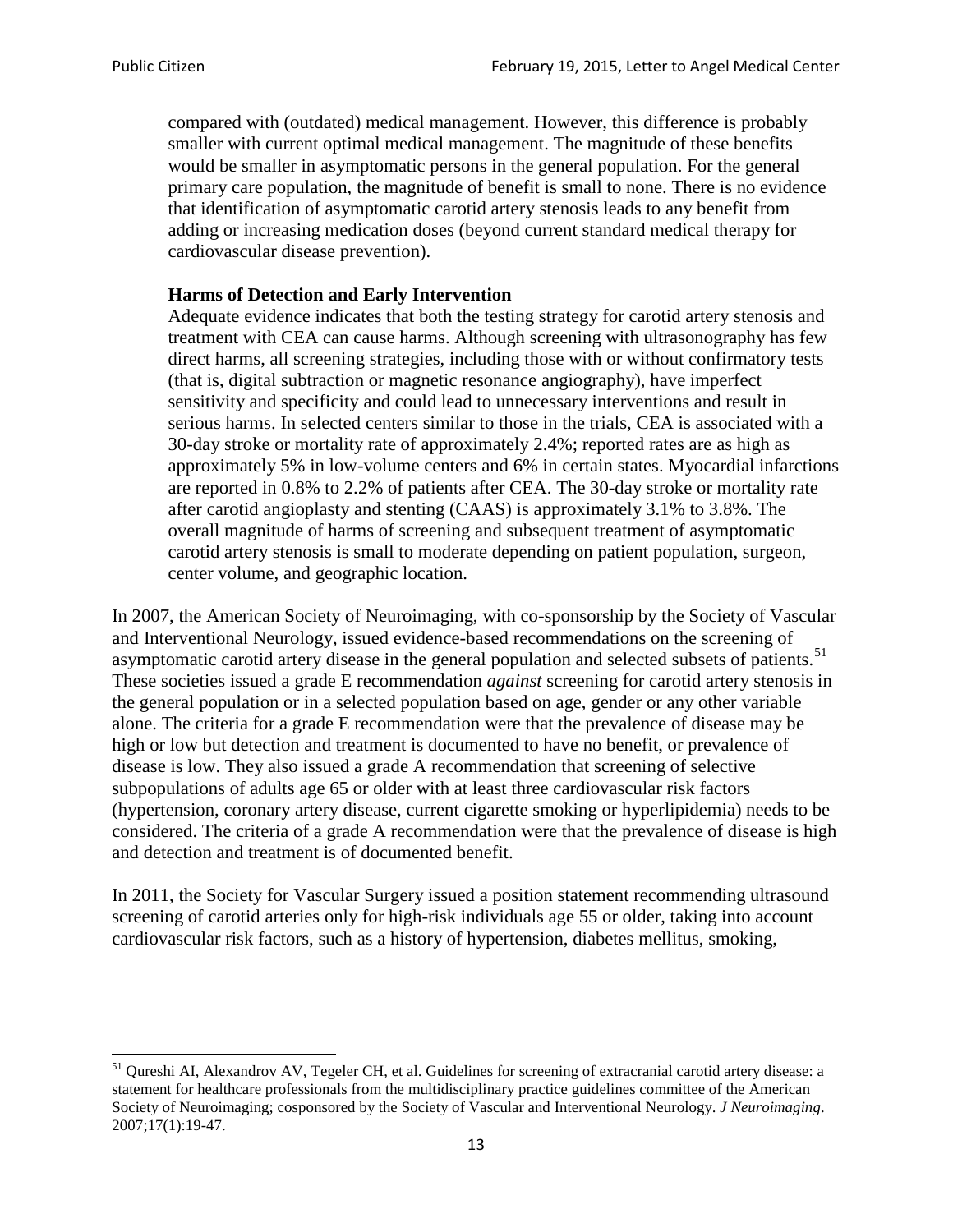hypercholesterolemia, or known cardiovascular disease.<sup>[52](#page-13-0)</sup> The position statement provided little substantive evidence to support this recommendation.

Thus, screening for carotid artery stenosis with ultrasound in the general, asymptomatic population has *not* been shown to significantly improve clinical outcomes, and numerous medical professional organizations strongly recommend against such screening.

### **C. Abdominal Aortic Aneurysm Ultrasound:**

The Life Line Screening online promotional materials state:<sup>[53](#page-13-1)</sup>

An Abdominal Aortic Aneurysm (AAA), a specific kind of aneurysm, is a condition in which the lining of the blood vessel called the aorta is enlarged within the abdomen. Abdominal aortic aneurysms pose a threat because they are usually silent until a medical emergency occurs.

The abdominal aorta is the largest blood vessel in the body and the main artery that originates in the heart. As the lining weakens from age and other risk factors, the vessel wall thins and expands. …

Screening for Aortic Aneurysms

• A painless, non-invasive procedure, an abdominal aortic aneurysm screening requires you to lie on your back while a technician uses ultrasound to take images and measurements of your abdominal aorta. …

Who should have an aortic aneurysm screening?

• Anyone with risk factors

How often should I get an aortic aneurysm screening?

• Annually

By definition, an AAA is present when aortic diameter equals or exceeds 3.0 cm (slightly more than one inch).<sup>[54](#page-13-2)</sup> Most people who have an AAA show no signs or symptoms until it ruptures. The strongest risk factor for *rupture* of an AAA is the aortic diameter.<sup>[55](#page-13-3)</sup> Thus, risk of AAA rupture rises with increasing size of the aneurysm. AAAs with a diameter between 3.0 and 3.9

<span id="page-13-0"></span> $52$  Society for Vascular Surgery. SVS position statement on vascular screenings. January 2011. http://www.vascularweb.org/about/positionstatements/Pages/svs-position-statement-on-vascular-screening.aspx.<br>Accessed January 14, 2015.

<span id="page-13-1"></span>Accessed January 14, 2015.<br>
Sa Life Line Screening. Abdominal aortic aneurysm screening. http://www.lifelinescreening.com/What-We-<br>
Do/What-We-Screen-For/Abdominal-Aortic-Aneurysms. Accessed January 9, 2015.

<span id="page-13-2"></span> $\frac{1}{54}$  Fleming C, Whitlock EP, Beil TL, Lederle FA. Screening for abdominal aortic aneurysm: A best-evidence systematic review for the U.S. Preventive Services Task Force. *Ann Intern Med.* 2005;142(3):203-211.<br><sup>55</sup> Lederle FA, Johnson GR, Wilson SE, et al. Rupture rate of large abdominal aortic aneurysms in patients refusing

<span id="page-13-3"></span>or unfit for elective repair. *JAMA*. 2002;287(22):2968-2972.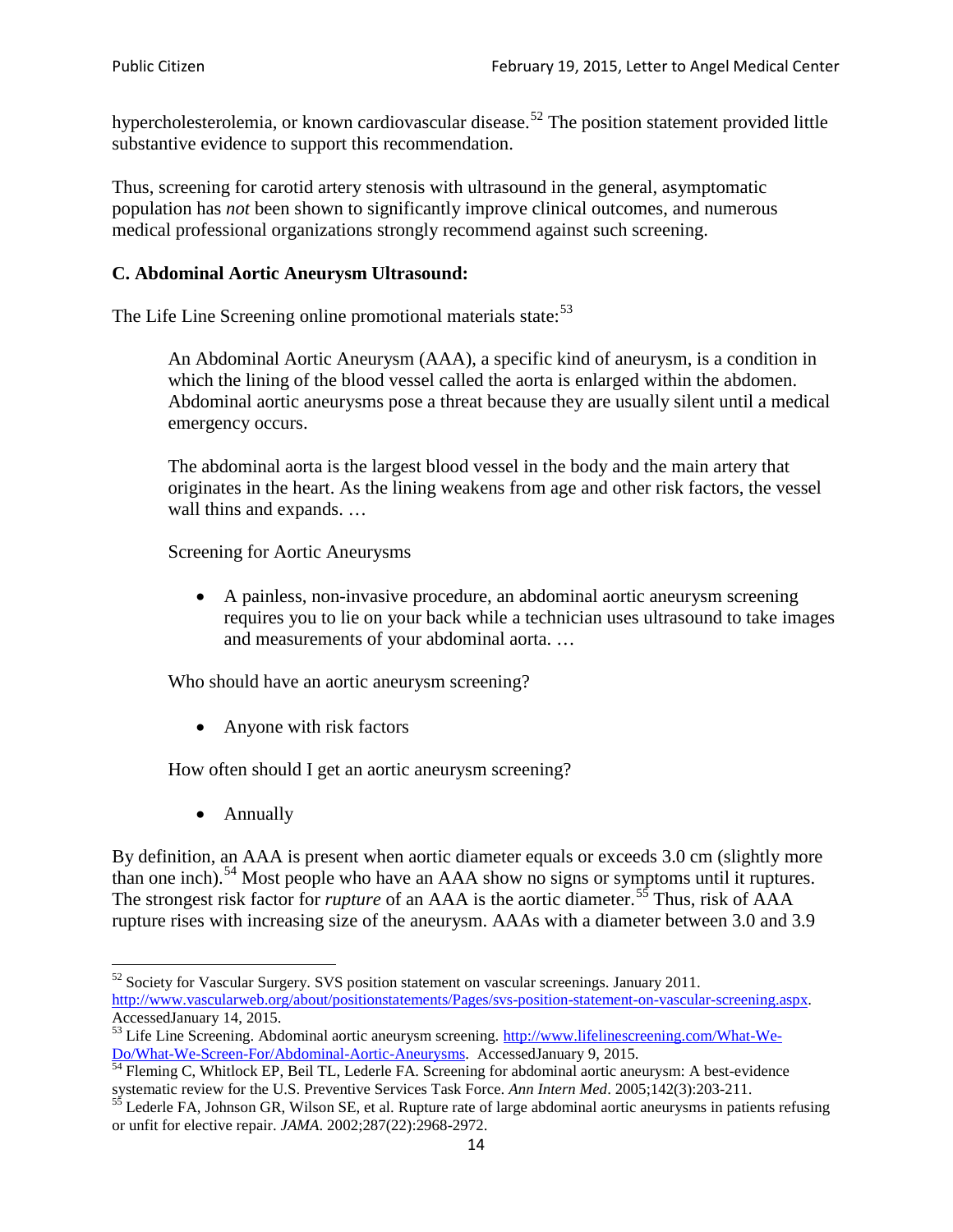cm have an essentially 0 percent annual rupture risk; those with between 4.0 and 4.9 cm have a 1 percent risk; and those between 5.0 and 5.9 cm have a 11 percent annual rupture risk.<sup>[56](#page-14-0)</sup>

In a study of an unselected general population in the U.K., the prevalence of AAA was six times greater in men than women for all age groups.<sup>[57](#page-14-1)</sup> For men not screened for  $AAA$ , almost all deaths from ruptured AAAs occurred after age 65, with more than half occurring before age 80.<sup>[58](#page-14-2)</sup> For women not screened for AAA, the majority of AAA-related deaths occurred after age 80.<sup>[59](#page-14-3)</sup>

Several major medical professional organizations affirmatively recommend one-time ultrasound screening for AAAs *only in certain high-risk individuals* given the epidemiology of AAAs described above, and we are not aware of any major medical professional organization that endorses indiscriminate ultrasound screening for AAAs in low-risk, asymptomatic individuals.

In 2005, the USPSTF issued the following evidence-based recommendations for AAA screening:  $60$ 

(1) A grade B recommendation for one-time screening for AAA by ultrasonography in men age 65 to 75 who have ever smoked. In making this a grade [B recommendation,](http://www.uspreventiveservicestaskforce.org/uspstf/gradespre.htm#brec) the USPSTF offered the following rationale:

> The USPSTF found good evidence that screening for AAA and surgical repair of large AAAs ( $\geq$ 5.5 cm) in men age 65 to 75 years who have ever smoked (current and former smokers) leads to decreased AAA-specific mortality. There is good evidence that abdominal ultrasonography, performed in a setting with adequate quality assurance (that is, in an accredited facility with credentialed technologists), is an accurate screening test for AAA. There is also good evidence of important harms of screening and early treatment, including an increased number of surgeries with associated clinically significant morbidity and mortality, and short-term psychological harms. On the basis of the moderate magnitude of net benefit, the USPSTF concluded that the benefits of screening for AAA in men age 65 to 75 years who have ever smoked outweigh the harms.

(2) No recommendation for or against screening for AAA in men age 65 to 75 who have *never* smoked. In making this grade C recommendation, the USPSTF offered the following rationale:

> The USPSTF found good evidence that screening for AAA in men age 65 to 75 years who have never smoked leads to decreased AAA-specific mortality. There is, however, a lower prevalence of large AAAs in men who have never smoked

<span id="page-14-0"></span><sup>&</sup>lt;sup>56</sup> LeFevre ML on behalf of the U.S. Preventive Services Task Force. Screening for abdominal aortic aneurysm: U.S. Preventive Services Task Force recommendation statement. *Ann Intern Med*. Online June 24, 2014. doi:

<span id="page-14-1"></span><sup>10.7326/</sup>M14-1204.<br> $57$  Scott RA, Bridgewater SG, Ashton HA. Randomized clinical trial of screening for abdominal aortic aneurysm in women. *Br J Surg.* 2002;89(3):283-285.

<span id="page-14-4"></span><span id="page-14-3"></span>

<span id="page-14-2"></span><sup>&</sup>lt;sup>58</sup> *Ibid.*<br><sup>59</sup> *Ibid.* 2002;<br><sup>60</sup> U.S. Preventive Services Task Force. Screening for abdominal aortic aneurysm: Recommendation statement. *Ann Intern Med*. 2005;142(3):198-202.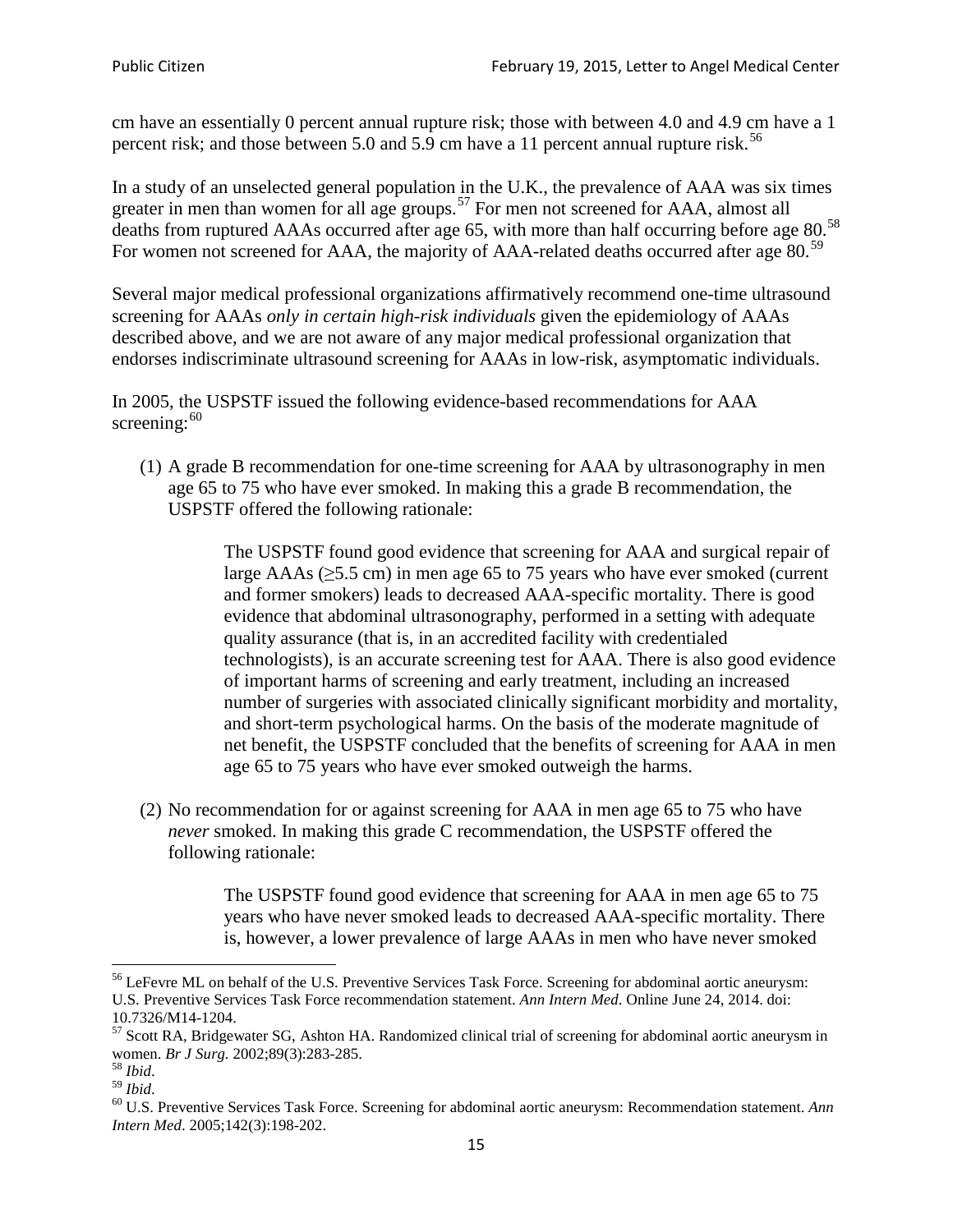compared with men who have ever smoked; thus, the potential benefit from screening men who have never smoked is small. There is good evidence that screening and early treatment lead to important harms, including an increased number of surgeries with associated clinically significant morbidity and mortality, and short-term psychological harms. The USPSTF concluded that the balance between the benefits and harms of screening for AAA is too close to make a general recommendation in this population.

(3) A grade D recommendation *against* routine screening for AAA in women. In making this a grade D recommendation, the USPSTF offered the following rationale:

> Because of the low prevalence of large AAAs in women, the number of AAArelated deaths that can be prevented by screening this population is small. There is good evidence that screening and early treatment result in important harms, including an increased number of surgeries with associated morbidity and mortality, and psychological harms. The USPSTF concluded that the harms of screening women for AAA therefore outweigh the benefits.

In June 2014, the USPSTF issued a revised recommendation statement, based on an updated review of the available evidence published between January 2004 and January 2013.<sup>[61](#page-15-0)</sup> The updated recommendations differ slightly from the 2005 recommendations and include the following: $62$ 

(1) A grade B recommendation for one-time screening for AAA with ultrasonography in men ages 65 to 75 who have ever smoked (no change from 2005). The USPSTF provided the following updated rationale for this unchanged recommendation:

> Four large, population-based, randomized, controlled trials (RCTs) show that invitation to 1-time screening for AAA is associated with reduced AAA-specific mortality in men. This benefit begins 3 years after testing and persists up to 15 years. In addition, risk reduction for AAA rupture and emergency surgery persists up to 10 to 13 years.

> In the 2 highest-quality trials, the relative reduction in AAA-specific mortality after 13 years was 42% to 66%. In the largest trial, where prevalence of AAA was approximately 5% in the screened group, screening was associated with an absolute risk reduction in death of 1.4 per 1000 men.

Abdominal aortic aneurysms are most prevalent in men who have ever smoked, occurring in approximately 6% to 7% of this population. This prevalence increases the importance of screening in these men because it maximizes the absolute benefit that could be achieved (that is, it improves the likelihood that

<span id="page-15-0"></span><sup>61</sup> Guirguis-Blake JM, Beil TL, Senger CA Whitlock EP. Ultrasonography screening for abdominal aortic aneurysms: A systematic review for the U.S. Preventive Services Task Force. *Ann Intern Med*. 2014;160(5):321- 329.

<span id="page-15-1"></span> $62$  LeFevre ML on behalf of the U.S. Preventive Services Task Force. Screening for abdominal aortic aneurysm: U.S. Preventive Services Task Force recommendation statement. *Ann Intern Med*. 2014;161(4):281-290..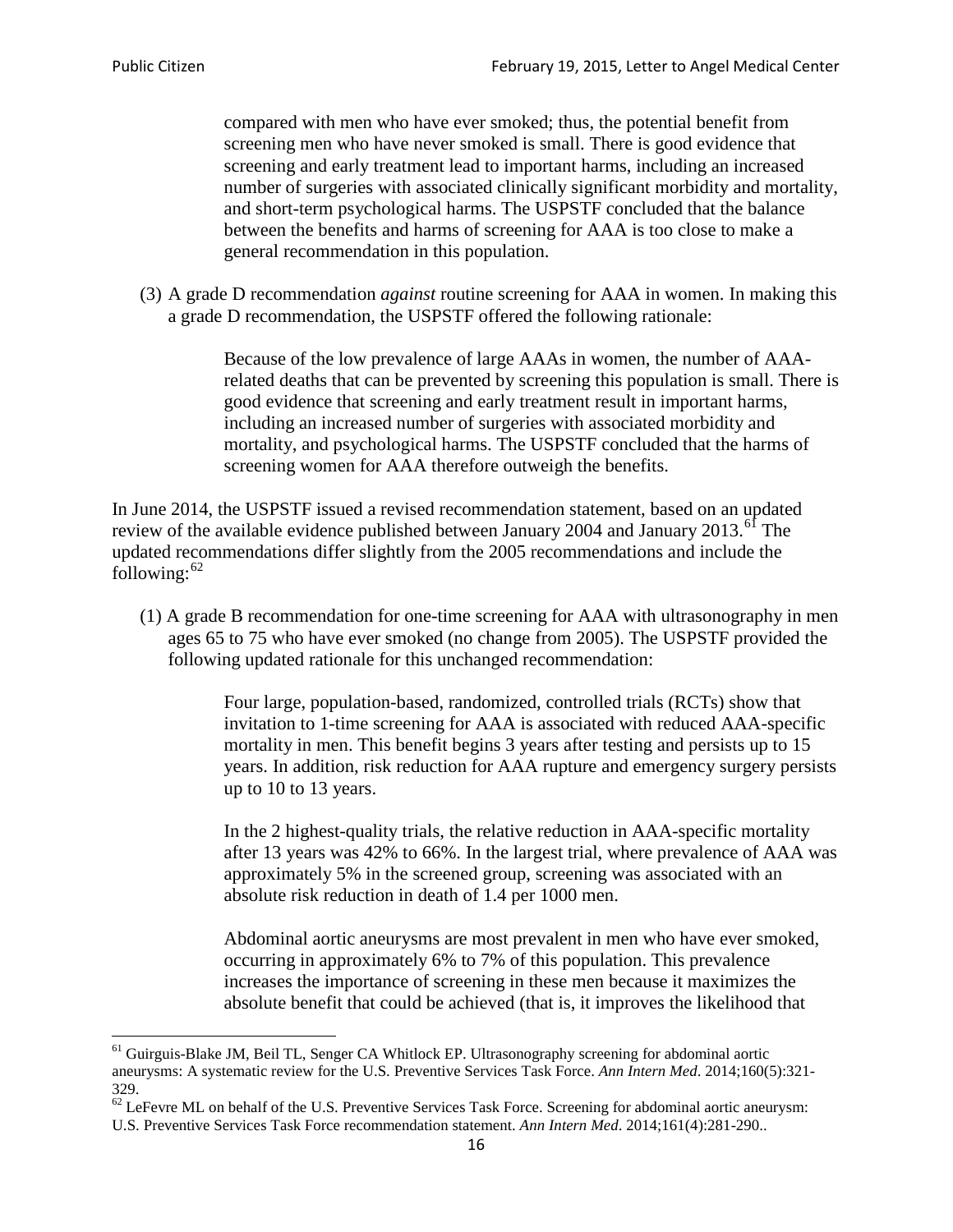men in this group will benefit from screening). Convincing evidence shows that 1-time screening with ultrasonography results in a moderate benefit in men aged 65 to 75 years who have ever smoked.

The USPSTF concluded with high certainty that screening for AAA with ultrasonography in men ages 65 to 75 who have ever smoked has a moderate net benefit.

(2) A grade C recommendation that clinicians *selectively* offer screening for AAA in men ages 65 to 75 who have never smoked rather than routinely screening all men in this group. Evidence indicates that the net benefit of screening all men ages 65 to 75 years who have never smoked is small. In determining whether this service is appropriate in individual cases, patients and clinicians should consider the balance of benefits and harms on the basis of evidence relevant to the patient's medical history, family history, other risk factors, and personal values. The USPSTF offered the following rationale for this new recommendation:

> Screening men overall reduces AAA-specific death, rupture, and emergency surgery. However, the lower prevalence of AAA in men who have never smoked (approximately 2%) substantially reduces the absolute benefit (that is, it greatly lowers the probability that men in this group will benefit from screening). Adequate evidence shows that 1-time screening for AAA with ultrasonography results in a small benefit in men aged 65 to 75 years who have never smoked.

The USPSTF also suggested the following clinical considerations with respect to this new recommendation:

Despite the demonstrated benefits of screening for AAA in men overall, the lower prevalence of AAA in male never-smokers versus male ever-smokers suggests that clinicians should consider a patient's risk factors and the potential for harm before screening for AAA rather than routinely offering screening to all male never-smokers. Important risk factors for AAA include older age and a firstdegree relative with an AAA; other risk factors include a history of other vascular aneurysms, coronary artery disease, cerebrovascular disease, atherosclerosis, hypercholesterolemia, obesity, and hypertension. Factors associated with a reduced risk for AAA include African American race, Hispanic ethnicity, and diabetes.

(3) An I statement concluding that the current evidence is insufficient to assess the balance of benefits and harms of screening for AAA in women ages 65 to 75 who have ever smoked. (An I statement means the USPSTF concludes that the current evidence is insufficient to assess the balance of benefits and harms of the service. Evidence may be lacking, of poor quality, or conflicting, and the balance of benefits and harms cannot be determined.) The USPSTF offered the following rationale for this draft statement:

> *Potential Preventable Burden.* A screening study in Sweden found that the prevalence of AAA in women aged 70 years was low (0.8%) for ever-smokers but increased to 2.0% for current smokers. A meta-analysis of individual-patient data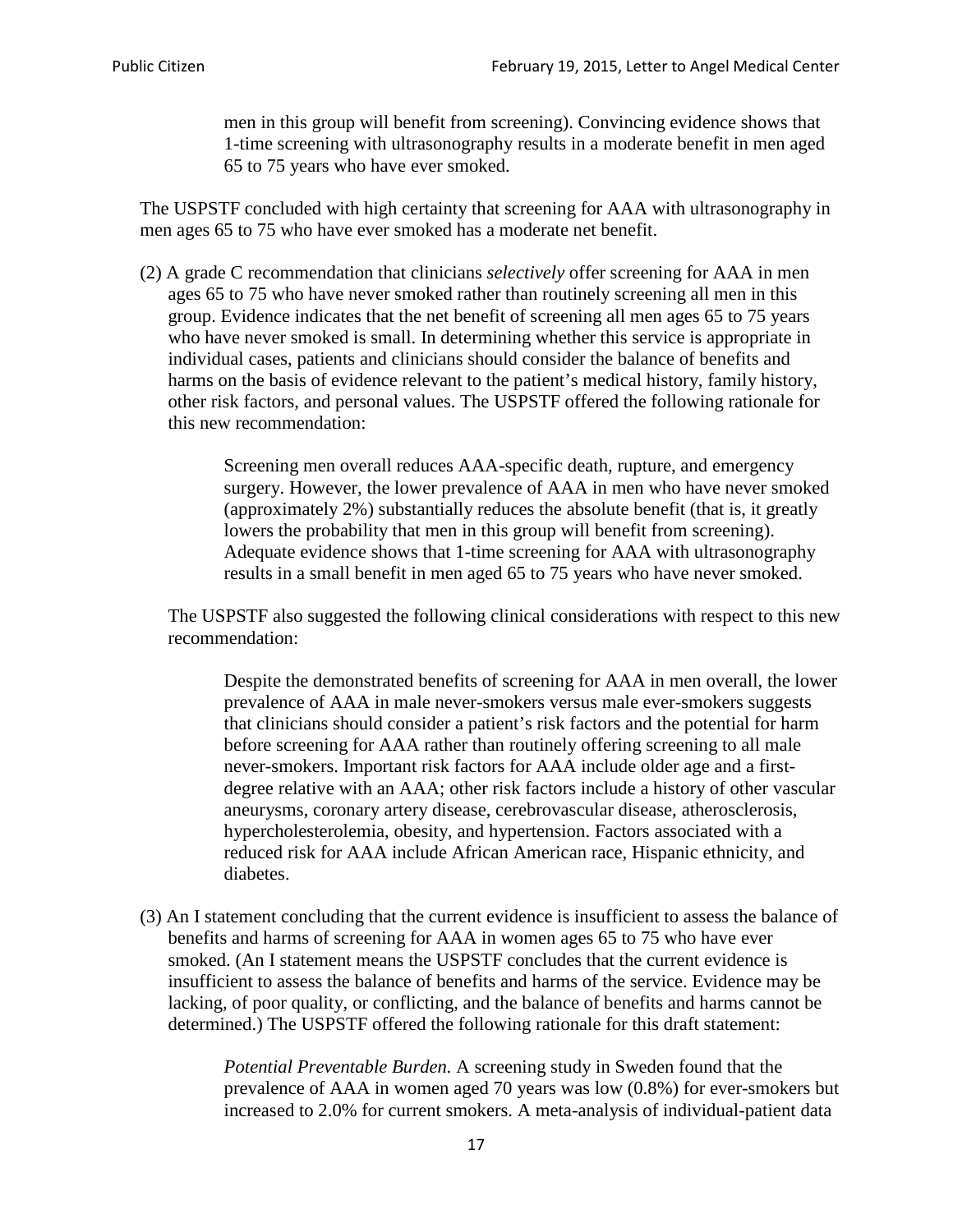found that women have a higher risk than men for AAA rupture at the same diameter (hazard ratio [HR], 3.76 [95% CI, 2.58 to 5.47]). However, AAAassociated deaths occur at an older age in women (at a time of increased competing causes of death and a declining benefit–risk ratio for operative interventions), with 70% of deaths occurring after age 80 years in women compared with fewer than 50% in men. In the only screening RCT that included women, most screen-detected AAAs in women were small (3.0 to 3.9 cm) and AAA-specific mortality was low in screened and unscreened women  $(<0.2\%)$ after 10 years.

*Potential Harms.* Four RCTs (primarily done in men) showed that screening for AAA doubled the rate of AAA-associated surgeries, largely driven by an increase in elective surgeries. Most screen-detected AAAs were below the 5.5-cm threshold for immediate repair. This finding generally results in long-term or lifelong surveillance and is probably associated with some amount of overtreatment, although the magnitude of this burden is difficult to quantify.

Most screening trials reported an associated decrease in emergency AAA repairs and a reduced 30-day mortality rate associated with emergency surgery in populations invited to screen, although mortality associated with elective surgery was not reduced. Operative mortality associated with AAAs is higher in women than in men (7% vs. 5% for open repair and 2% vs. 1% for endovascular repair, respectively).

*Costs.* In addition to the cost of ultrasonography screening (approximately \$100), the estimated potential associated cost of elective surgery to repair a screendetected AAA ranges from \$37 000 to \$43 000. Potential opportunity costs also may arise, because screening may take the place of other preventive activities that may be more beneficial to the patient.

*Current Practice.* Screening for AAA is provided as part of the "welcome-to-Medicare visit" for women who have a family history of AAA. However, the evidence is insufficient to accurately characterize current practice patterns related to screening for AAA in women.

A retrospective analysis from 2000 to 2010 used the National Inpatient Sample, a database that has a stratified 20% random sample of all nonfederal inpatient hospital admissions in the United States. This analysis found that women are more likely than men to have open surgery versus endovascular aneurysm repair (EVAR) for unruptured AAA (24% vs. 17%, respectively), potentially because of issues with access to the iliac artery (that is, smaller artery size) that may preclude endovascular management.

A retrospective review of 4026 AAA repairs in the Vascular Study Group of New England database (a voluntary registry from 30 academic and community hospitals in the 6 New England states) reported that women were more likely than men to have open surgery versus EVAR and to be older and have smaller aortic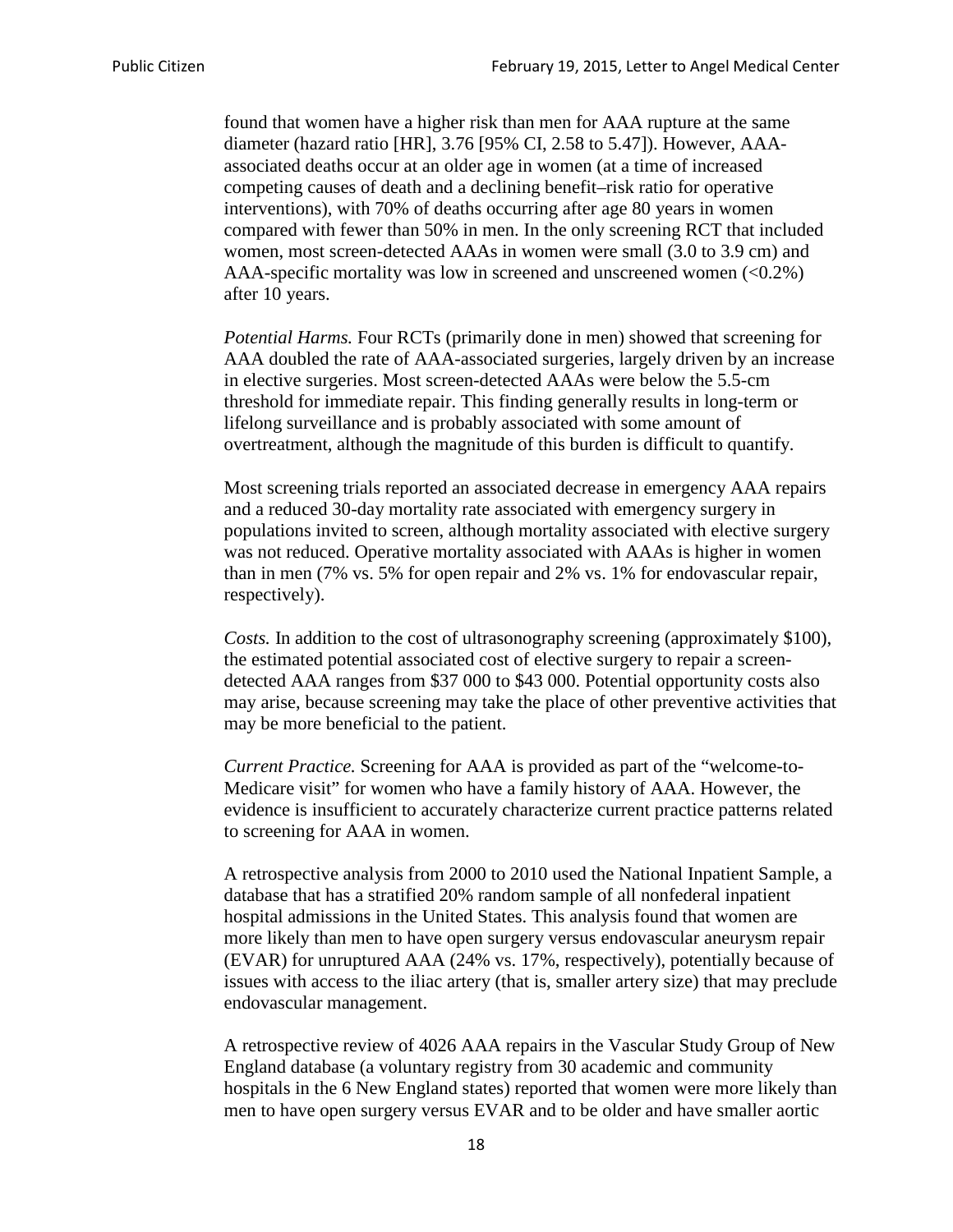diameters at the time of repair. Postoperative complications were higher in women than in men after elective EVAR or open repair, including emergency reoperations, dysrhythmias, leg ischemia or emboli, bowel ischemia, or need for discharge to another medical facility rather than home.

(4) A grade D recommendation *against* routine screening for AAA in women who have never smoked. The USPSTF offered the following rationale for this draft updated recommendation:

> The prevalence of AAA in women who have never smoked is low (0.03% to 0.60% in women aged 50 to 79 years). The evidence also shows no apparent benefit of screening for AAA in women. The USPSTF therefore concludes that adequate evidence shows that the absolute benefit of 1-time screening for AAA with ultrasonography in women who have never smoked can effectively be bounded at none or almost none.

In discussing the harms of detection and early treatment of AAAs, the USPSTF noted the following: $63$ 

In the available trials, groups invited to screening were approximately twice as likely as control groups to have any AAA surgery within 3 to 5 years, predominantly driven by an increase in elective surgeries. More than 90% of AAAs identified by screening were below the 5.5-cm threshold for immediate repair. Detecting smaller AAAs generally leads to long-term (potentially lifelong) surveillance.

A person's risk for death related to elective surgery for AAA is lower than that for death related to emergency surgery for rupture. However, the increase in the overall rates of detection and surgery in the screening groups still potentially represents a harm. A proportion of AAAs will never rupture because they do not advance or because a person dies of a competing cause.

The exact extent of overdiagnosis and overtreatment is difficult to estimate. One study from Massachusetts General Hospital reviewed 24 000 consecutive autopsies between 1952 and 1975 and found that 75% of the 473 patients who died with an undetected or unoperated AAA had a cause of death not related to the AAA (41% were >5.1 cm in diameter). Given that even elective treatment is associated with some risk for perioperative mortality, overtreatment is an important issue to consider when deciding whether to screen for this condition....

Convincing evidence shows that the harms associated with 1-time screening for AAA with ultrasonography are at least small in all populations and potentially higher in women because of their higher risk for operative mortality.

In 2011, the Society for Vascular Surgery issued a position statement on vascular screening recommending a one-time ultrasound screening for AAA for all men age 65 or older and

<span id="page-18-0"></span><sup>63</sup> *Ibid*.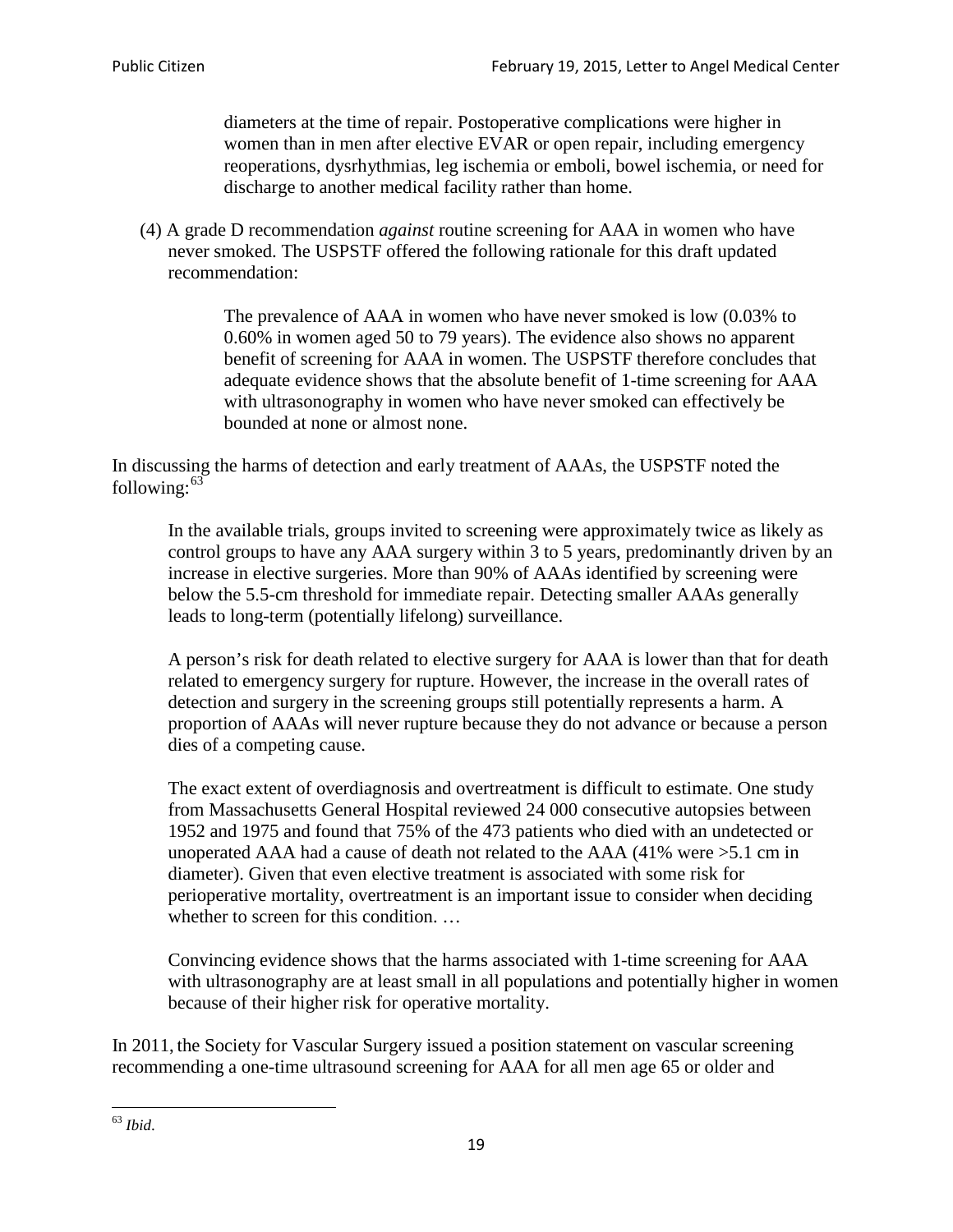screening men as early as age 55 who have a family history of AAA.<sup>[64](#page-19-0)</sup> The society also recommended one-time ultrasound screening for AAA for all women age 65 or older who have a family history of AAA or have smoked.

In 2012, the ACCF, American College of Radiology, American Institute of Ultrasound in Medicine, American Society of Echocardiography, American Society of Nephrology, Intersocietal Commission for the Accreditation of Vascular Laboratories, Society for Cardiovascular Angiography and Interventions, Society of Cardiovascular Computed Tomography, Society for Interventional Radiology, Society for Vascular Medicine, and Society for Vascular Surgery jointly issued evidence-based appropriate use criteria for noninvasive vascular testing (ultrasound and physiological testing) for a variety of possible indications.<sup>[65](#page-19-1)</sup> For each indication, these organizations classified the use of noninvasive vascular testing into one of the following three categories:

- **Appropriate:** The test is one in which the expected incremental information, combined with clinical judgment, exceeds the expected negative consequences — including the risks of the procedure itself and the downstream impact of poor test performance such as delay in diagnosis (false-negatives) or inappropriate diagnosis (false-positives) — by a sufficiently wide margin for the specific indication that the procedure is generally considered acceptable care and a reasonable approach for the indication.
- **Uncertain:** The test *may* be generally acceptable and *may* be a reasonable approach for the specific indication; uncertainty also implies that more research and/or patient information is needed to classify the indication definitively.
- **Inappropriate:** The test *is not* generally acceptable and *is not* a reasonable approach for the specific indication.

These organizations classify screening for AAA as *inappropriate* for anyone under age 65 with no history of smoking, except as noted below. They also classify such screening as *uncertain* for anyone 65 or older with no history of smoking.

These organizations did classify screening for AAA as *appropriate* for the following subgroups:

- Adults older than age 60 with a first-degree relative with an AAA.
- Adults age 65 or older who are current or former smokers.

In summary, the USPSTF and many other major medical professional organizations recommended against routine screening for AAA, or designate such screening as inappropriate for those individuals who are not at high risk for developing AAA. Screening for AAA in the

<span id="page-19-0"></span><sup>64</sup> Society for Vascular Surgery. SVS Position Statement on Vascular Screenings. January 2011. [http://www.vascularweb.org/about/positionstatements/Pages/svs-position-statement-on-vascular-screening.aspx.](http://www.vascularweb.org/about/positionstatements/Pages/svs-position-statement-on-vascular-screening.aspx) 

<span id="page-19-1"></span>Accessed August 21, 2014.<br><sup>65</sup> Mohler ER, Gornik HL, Gerhard-Herman M, et al. ACCF/ACR/AIUM/ASE/ASN/ICAVL/SCAI/SCCT/SIR/ SVM/SVS 2012 appropriate use criteria for peripheral vascular ultrasound and physiological testing part I: Arterial ultrasound and physiological testing*. J Am Coll Cardiol*. 2012;60(3):242-276.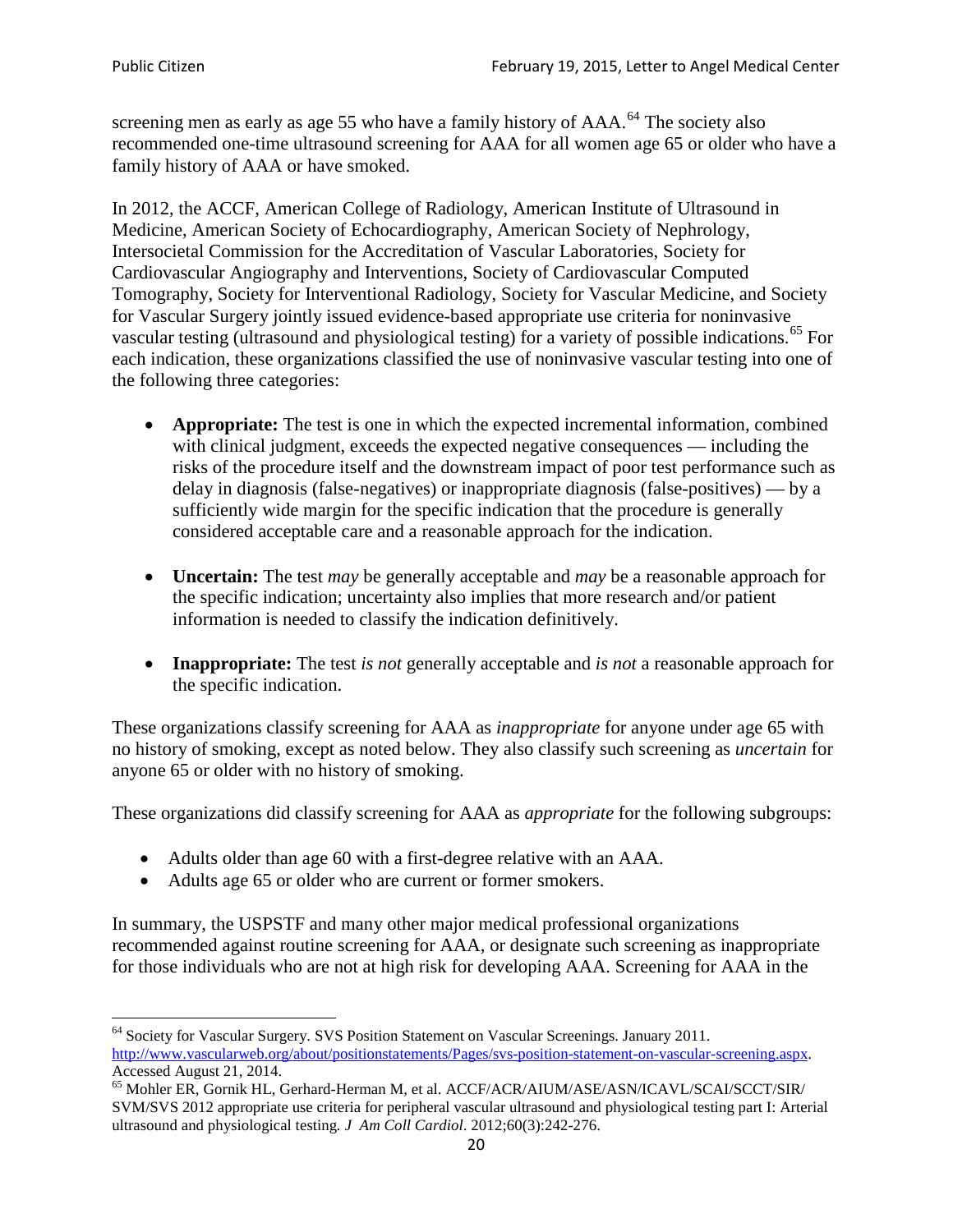general, asymptomatic population has *not* been shown to significantly improve clinical outcome and is likely to do more harm than good.

## **D. Peripheral Arterial Disease Test:**

The Life Line Screening online promotional materials state:<sup>[66](#page-20-0)</sup>

Peripheral Arterial Disease (PAD), more commonly known as hardening of the arteries, affects about eight million Americans. It is a condition in which the large and mediumsized arteries supplying blood to the legs become narrow or clogged, constricting the flow of blood. PAD is caused by atherosclerosis, a gradual process in which cholesterol and scar tissue build up, forming a substance called plaque that clogs the artery. PAD not only causes pain and disability, it also is associated with a much higher risk of heart disease. …

Peripheral Arterial Disease Screening

o A quick, easy and non-invasive procedure, PAD screening is done by using the ankle-brachial index (ABI). After removing your socks and shoes, you will have pressure cuffs placed around your upper arms and ankles. A small ultrasound device will then measure the systolic blood pressure in your limbs. …

Who should have a peripheral arterial disease screening?

• Anyone with risk factors

How often should I get a peripheral arterial disease screening?

• Annually

In 2012, the ACCF, American College of Radiology, American Institute of Ultrasound in Medicine, American Society of Echocardiography, American Society of Nephrology, Intersocietal Commission for the Accreditation of Vascular Laboratories, Society for Cardiovascular Angiography and Interventions, Society of Cardiovascular Computed Tomography, Society for Interventional Radiology, Society for Vascular Medicine, and Society for Vascular Surgery jointly issued evidence-based appropriate use criteria for noninvasive vascular testing (ultrasound and physiological testing) for a variety of possible indications. These appropriate use criteria identify the following as the only appropriate indications for lower extremity artery testing with ABI: patients with diminished pulses, femoral bruit, age greater than 50 with diabetes or smoking, or age greater than 70, which is consistent with ACC/AHA PAD guidelines. The evaluation with ABI for those younger than 50 and those with diabetes was classified as uncertain.<sup>[67](#page-20-1)</sup>

<span id="page-20-0"></span><sup>&</sup>lt;sup>66</sup> Life Line Screening. Peripheral arterial disease screening. [http://www.lifelinescreening.com/What-We-Do/What-](http://www.lifelinescreening.com/What-We-Do/What-We-Screen-For/Peripheral-Arterial-Disease)[We-Screen-For/Peripheral-Arterial-Disease.](http://www.lifelinescreening.com/What-We-Do/What-We-Screen-For/Peripheral-Arterial-Disease) Accessed January 9, 2015.<br><sup>67</sup> Mohler ER, Gornik HL, Gerhard-Herman M, et al. ACCF/ACR/AIUM/ASE/ASN/ICAVL/SCAI/SCCT/SIR/

<span id="page-20-1"></span>SVM/SVS 2012 appropriate use criteria for peripheral vascular ultrasound and physiological testing part I: Arterial ultrasound and physiological testing. *J Am Coll Cardiol*. 2012;60(3):242-276.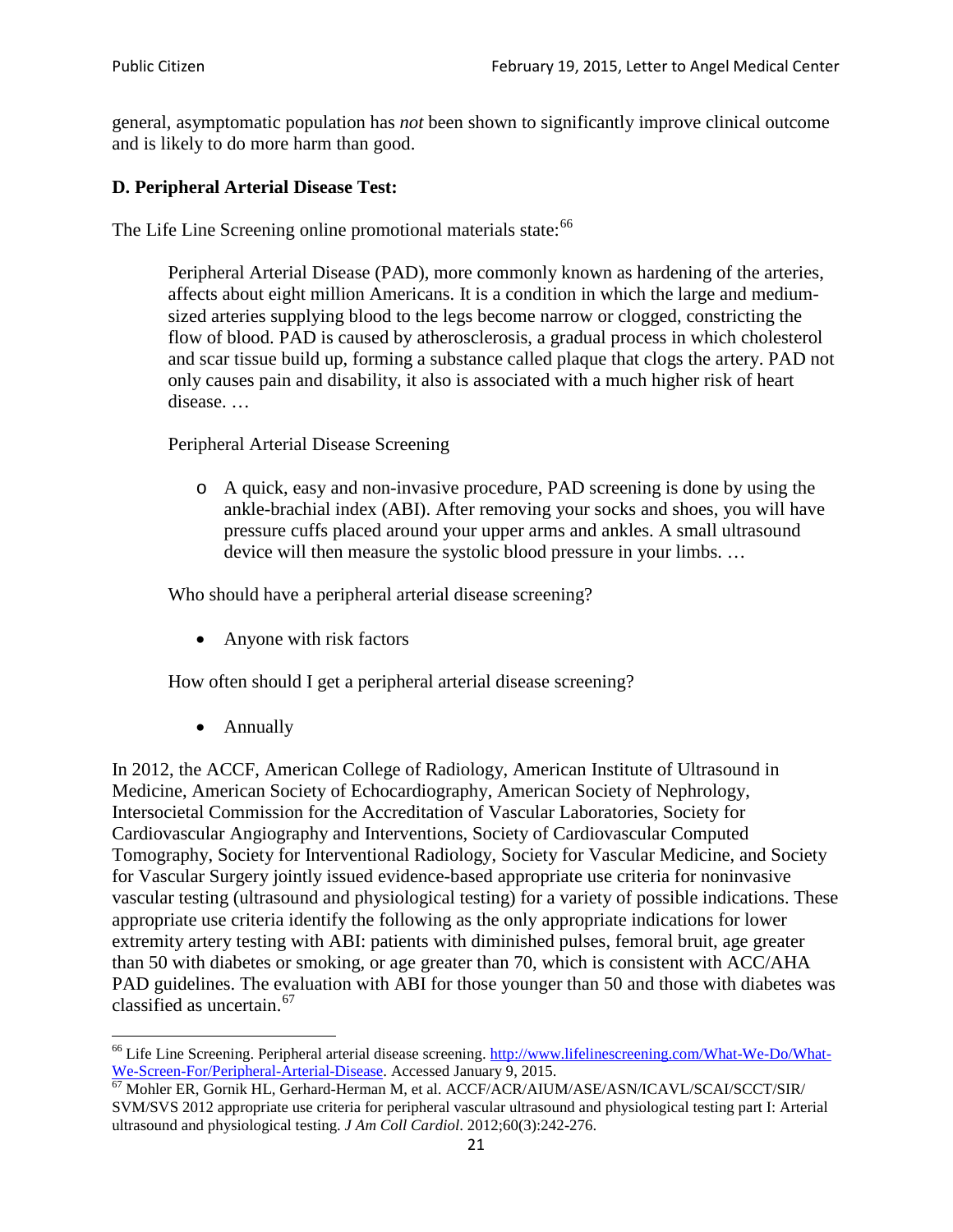In 2013, the USPSTF, based on a systematic review of the scientific literature,<sup>[68](#page-21-0)</sup> issued a grade I statement on ABI testing, concluding that the current evidence is *insufficient* to assess the balance of benefits and harms of screening for peripheral artery disease and cardiovascular disease risk assessment with ABI in adults.<sup>[69](#page-21-1)</sup> In making this statement, the USPSTF noted the following regarding its assessment of the possible benefits and harms of ABI screening:

### **Benefits of Detection and Early Treatment**

The USPSTF found no evidence that screening for and treatment of PAD in asymptomatic patients leads to clinically important benefits. It also reviewed the potential benefits of adding the ABI to the Framingham Risk Score (FRS) and found evidence that this results in some patient risk reclassification; however, how often the reclassification is appropriate or whether it results in improved clinical outcomes is not known.

Determining the overall benefit of ABI testing requires not only evidence on appropriate risk reclassification but also evidence that this reclassification leads to treatments shown to improve clinical outcomes. One randomized trial found that aspirin did not reduce [cardiovascular disease] events in patients with a low ABI. No studies assessed the effect of lipid-lowering therapy or other cardiovascular risk reduction interventions in patients with asymptomatic PAD and no known diagnosis of [cardiovascular disease] or diabetes. The USPSTF found inadequate evidence that early treatment of screen-detected PAD leads to improvement in clinical outcomes.

### **Harms of Detection and Early Treatment**

The USPSTF found no studies addressing the magnitude of harms of screening for PAD with the ABI; however, the direct harms to the patient of screening itself, beyond the time needed for the test, are probably minimal. Other harms resulting from testing may include false-positive results, exposure to gadolinium or contrast dye if magnetic resonance angiography (MRA) or computed tomography angiography (CTA) is used to confirm diagnosis, anxiety, labeling, and opportunity costs.

The USPSTF found inadequate evidence on the harms of early treatment of screendetected PAD. One study showed that low-dose aspirin treatment in asymptomatic patients with a low ABI may increase bleeding. Additional harms associated with treatment include use of unnecessary medications (or higher doses) and their resulting adverse effects and discontinuation of medications known to be effective in patients with established coronary artery disease (CAD) if the patient is reclassified to a lower risk category on the basis of a normal ABI.

We are not aware of any major medical professional organization that endorses such screening for peripheral vascular disease with ABI in the general asymptomatic population.

Moreover, treatment benefits for asymptomatic individuals with screen-detected PAD are not well established, and there appear to be no studies that directly assess the impact of screening

<span id="page-21-0"></span><sup>&</sup>lt;sup>68</sup> Lin JS, Olson CM, Johnson ES, Whitlock EP. The ankle-brachial index for peripheral artery disease screening and cardiovascular disease prediction among asymptomatic adults: A systematic evidence review for the U.S. Preventive Services Task Force. *Ann Intern Med.* 2013;159(5):333-341.<br><sup>69</sup> Moyer VA, U.S. Preventive Services Task Force. Screening for peripheral artery disease and cardiovascular

<span id="page-21-1"></span>disease risk assessment with the ankle–brachial index in adults: U.S. Preventive Service Task Force recommendation statement. *Ann Intern Med.* 2013;159(5):342-348.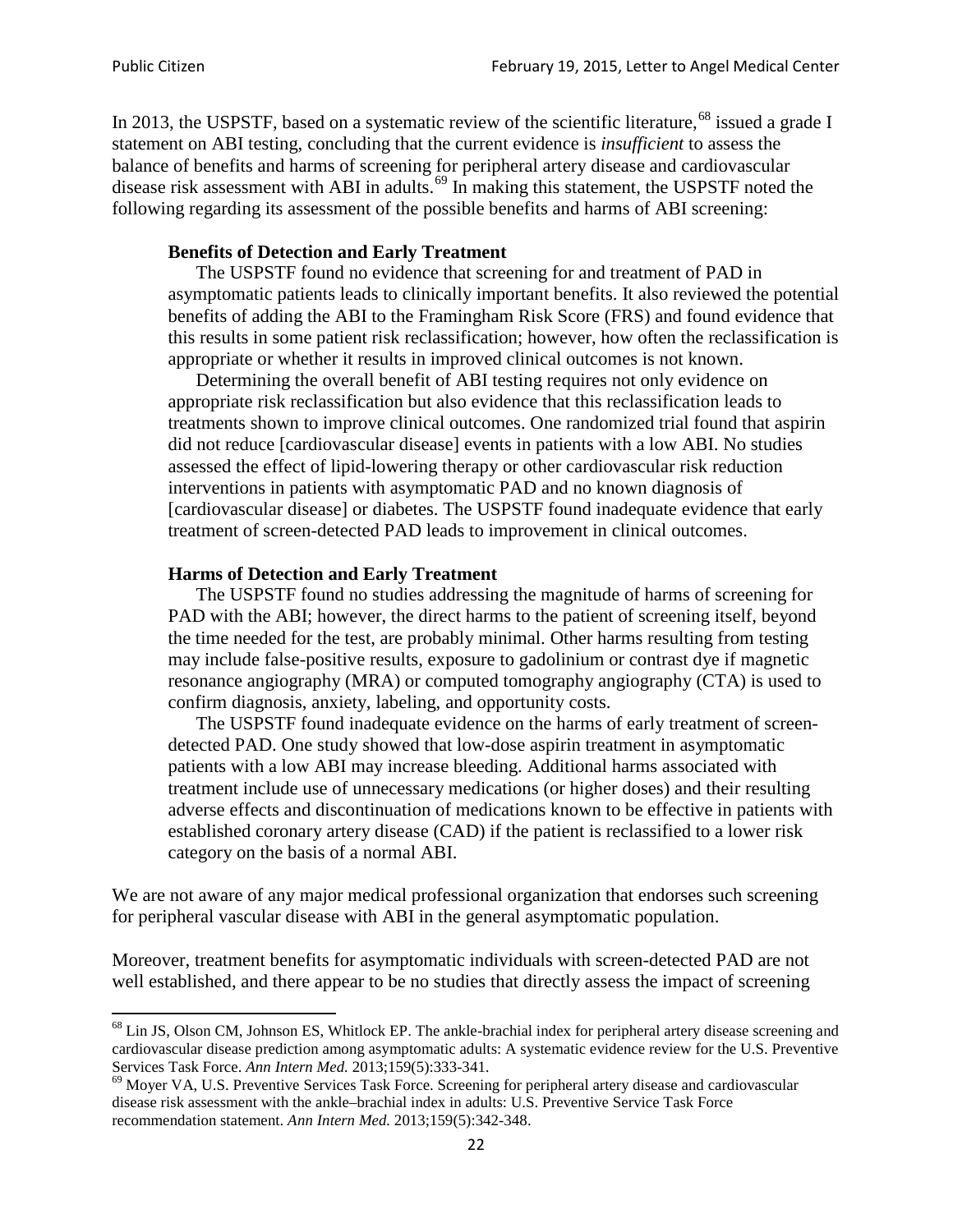unselected adults (or generally asymptomatic adults) with ABI on cardiovascular disease or PAD health outcomes.<sup>[70](#page-22-0)</sup>

## **E. Osteoporosis Screening/Bone Density Test**

The Life Line Screening online promotional materials state: $71$ 

Osteoporosis is a disease in which bone becomes extremely fragile. Bone is a complex living tissue that can be weakened by poor diet and lack of exercise.

As we age, bones begin to break down faster than new bone can be formed. Osteoporosis removes minerals from bones until they become so weak and brittle that they fracture very easily. Actions such as bending to pick up a newspaper, lifting a vacuum, or even coughing can cause a fracture. Some fractures, such as hip fractures, may require hospitalization or major surgery, and may result in disability or even death.

Screening for Osteoporosis

• An easy and painless procedure, an osteoporosis screening requires you to place your foot in an ultrasound device called a bone densitometer. This device then measures the bone mineral density [BMD] of your heel. The heel is measured because its bone is similar to that found in the hip, where fractures most often occur. …

Who should have an Osteoporosis screening?

• Anyone who has the risk factors associated with the disease ...

How often should I get an Osteoporosis screening?

• Annually

Several major medical professional organizations affirmatively recommend screening for osteoporosis in *certain high-risk individuals*, but we are not aware of any major medical professional organization that endorses such screening *annually* for any group of individuals.

In 2008, the American College of Physicians issued the following evidence-based recommendation for osteoporosis screening in men: $^{72}$  $^{72}$  $^{72}$ 

(1) Clinicians should periodically perform individualized assessment of risk factors for osteoporosis in older men (Grade: strong recommendation; moderate-quality evidence).

<span id="page-22-0"></span><sup>70</sup> [Lin JS,](http://www.ncbi.nlm.nih.gov/pubmed?term=Lin%20JS%5BAuthor%5D&cauthor=true&cauthor_uid=24156115) [Olson CM,](http://www.ncbi.nlm.nih.gov/pubmed?term=Olson%20CM%5BAuthor%5D&cauthor=true&cauthor_uid=24156115) [Johnson ES,](http://www.ncbi.nlm.nih.gov/pubmed?term=Johnson%20ES%5BAuthor%5D&cauthor=true&cauthor_uid=24156115) et al. *The Ankle Brachial Index for Peripheral Artery Disease Screening and Cardiovascular Disease Prediction in Asymptomatic Adults: A Systematic Evidence Review for the U.S. Preventive Services Task Force*. Rockville, MD: Agency for Healthcare Research and Quality; 2013.<br>http://www.ncbi.nlm.nih.gov/books/NBK164524. Accessed December 29, 2014.

<span id="page-22-1"></span> $\frac{1}{71}$  Life Line Screening. Osteoporosis screening/bone density test. [http://www.lifelinescreening.com/What-We-](http://www.lifelinescreening.com/What-We-Do/What-We-Screen-For/Osteoporosis) $\frac{Do/What-We-Screen-For/Osteoporosis}{72}$  Qaseem A, Snow V, Shekelle P, et al. Screening for osteoporosis in men: A clinical practice guideline from the

<span id="page-22-2"></span>American College of Physicians. *Ann Intern Med*. 2008;148(9):680-4.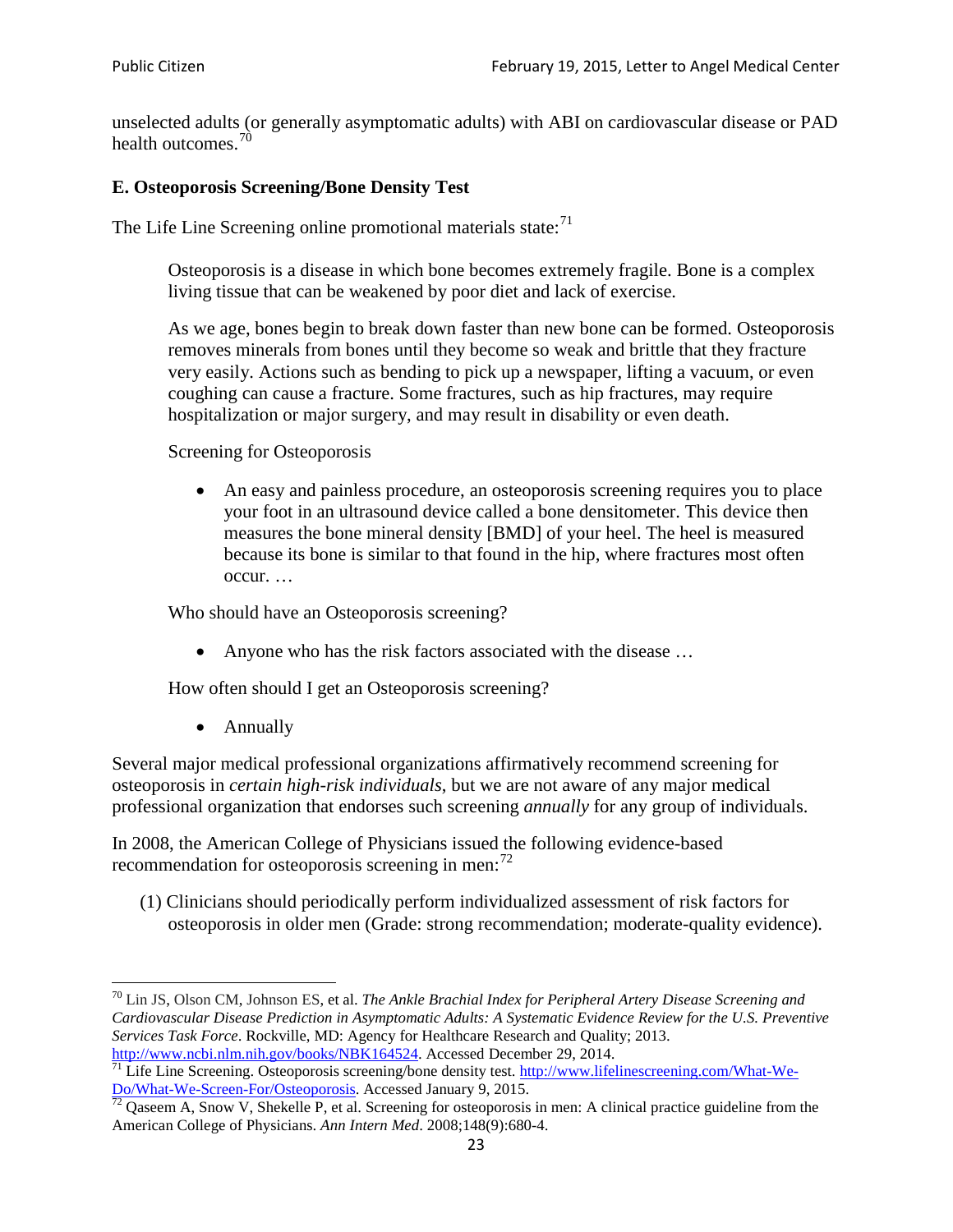A careful assessment of risk for osteoporosis in men is important. The appropriate age to start risk assessment is uncertain. However, by age 65 years, at least 6% of men have DXA [dual-energy X-ray absorptiometry]-determined osteoporosis, therefore, assessment of risk factors before this age is reasonable. Factors that increase the risk for osteoporosis in men include age (>70 years), low body weight (body mass index <20 to 25 kg/m2), weight loss (>10% [compared with the usual young or adult weight or weight loss in recent years]), physical inactivity (participates in no physical activities on a regular basis [walking, climbing stairs, carrying weights, housework, or gardening]), corticosteroid use, androgen deprivation therapy, and previous fragility fracture. Risk assessments should be updated periodically for men who choose not to be screened.

(2) Clinicians should obtain DXA for men who are at increased risk for osteoporosis and are candidates for drug therapy (Grade: strong recommendation; moderate-quality evidence).

Bone density measurement with DXA is the accepted reference standard for diagnosing osteoporosis in men. Men who are at increased risk for osteoporosis are candidates for DXA. Little evidence about alternatives to DXA exists. The 2 most studied methods are quantitative ultrasonography (usually of the calcaneus) and the OST [Osteoporosis Self-Assessment Tool]. Available evidence indicates that neither alternative is sufficiently sensitive or specific at predicting DXA-determined bone mass to be recommended as a substitute for DXA. Although 1 study has demonstrated a strong relationship between calcaneal ultrasonography and subsequent fracture, until treatment trials establish the effectiveness of therapy for osteoporosis diagnosed by ultrasonography rather than DXA, the role of ultrasonography in initiating therapy remains uncertain. No studies have evaluated the optimal intervals for repeated screening by using BMD measurement with DXA.

The evidence review showed that calcaneal ultrasonography predicts DXA-determined osteoporosis only modestly well. However, more important, it was a strong predictor of fracture in men. This may be because ultrasonography identifies other bone properties, such as bone quality, which may not be identified on DXA. Because treatment trials have not measured the effectiveness of therapy for osteoporosis diagnosed by ultrasonography rather than DXA, the role of ultrasonography in diagnosis remains uncertain.

In 2011, the USPSTF issued the following updated evidence-based recommendations for osteoporosis screening:<sup>[73](#page-23-0)</sup>

(1) A grade B recommendation for screening for osteoporosis in women aged 65 years or older and in younger women whose fracture risk is equal to or greater than that of a 65 year-old white woman who has no additional risk factors. In making this a grade B recommendation, the USPSTF offered the following rationale:

> No controlled studies have evaluated the effect of screening for osteoporosis on fracture rates or fracture-related morbidity or mortality.

<span id="page-23-0"></span><sup>&</sup>lt;sup>73</sup> U.S. Preventive Services Task Force. Screening for osteoporosis: U.S. Preventive Services Task Force recommendation statement. *Ann Intern Med*. 2011;154(5):356-364.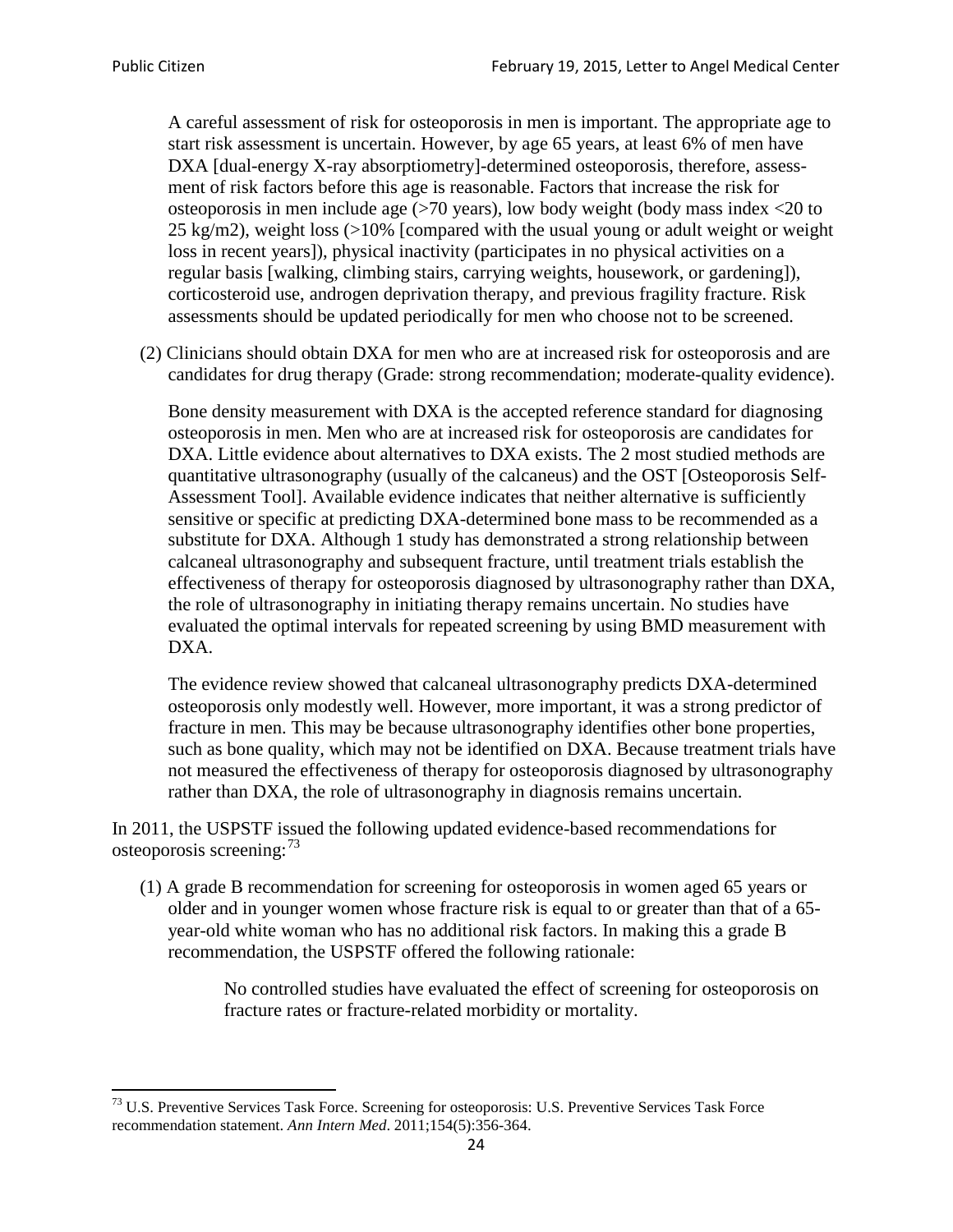In postmenopausal women who have no previous osteoporotic fractures, the USPSTF found convincing evidence that drug therapies reduce the risk for fractures. In women aged 65 years or older and in younger women whose fracture risk is equal to or greater than that of a 65-year-old white woman who has no additional risk factors, the USPSTF judged that the benefit of treating screeningdetected osteoporosis is at least moderate.

(2) An I statement concluding that the current evidence is insufficient to assess the balance of benefits and harms of screening for osteoporosis in men.

> Because of the lack of relevant studies, the USPSTF found inadequate evidence that drug therapies reduce the risk for fractures in men who have no previous osteoporotic fractures. The USPSTF identified the absence of randomized trials of primary fracture prevention in men who have osteoporosis as a critical gap in the evidence.

The USPSTF concludes that for men, evidence of the benefits of screening for osteoporosis is lacking and the balance of benefits and harms cannot be determined.

In discussing how often women should be screened for osteoporosis, the USPSTF noted the following: $74$ 

The potential value of rescreening women whose initial screening test did not detect osteoporosis is to improve fracture risk prediction. Evidence is lacking about optimal intervals for repeated screening and whether repeated screening is necessary in a woman with normal BMD. Because of limitations in the precision of testing, a minimum of 2 years may be needed to reliably measure a change in BMD; however, longer intervals may be necessary to improve fracture risk prediction. A prospective study of 4124 women aged 65 years or older found that neither repeated BMD measurement nor the change in BMD after 8 years was more predictive of subsequent fracture risk than the original measurement.

In 2012, the American College of Obstetricians and Gynecologists (ACOG) issued the following updated evidence-based recommendations on screening women for osteoporosis:<sup>[75](#page-24-1)</sup>

Bone density screening for women should begin at age 65 years. DXA absorptiometry screening can be used selectively for women younger than 65 years if they are postmenopausal and have other significant risk factors for osteoporosis or fracture.

Regarding how often women should be screened for osteoporosis, the ACOG recommended the following: $^{76}$  $^{76}$  $^{76}$ 

(1) In the absence of new risk factors, DXA screening should not be performed more frequently than every 2 years.

<span id="page-24-2"></span><span id="page-24-1"></span><span id="page-24-0"></span><sup>74</sup> *Ibid.* <sup>75</sup> American College of Obstetricians and Gynecologists. Osteoporosis. September 17, 2012. [http://www.guideline.gov/content.aspx?id=38413#Section420.](http://www.guideline.gov/content.aspx?id=38413#Section420) Accessed January 7, 2015.<br><sup>76</sup> *Ibid.*